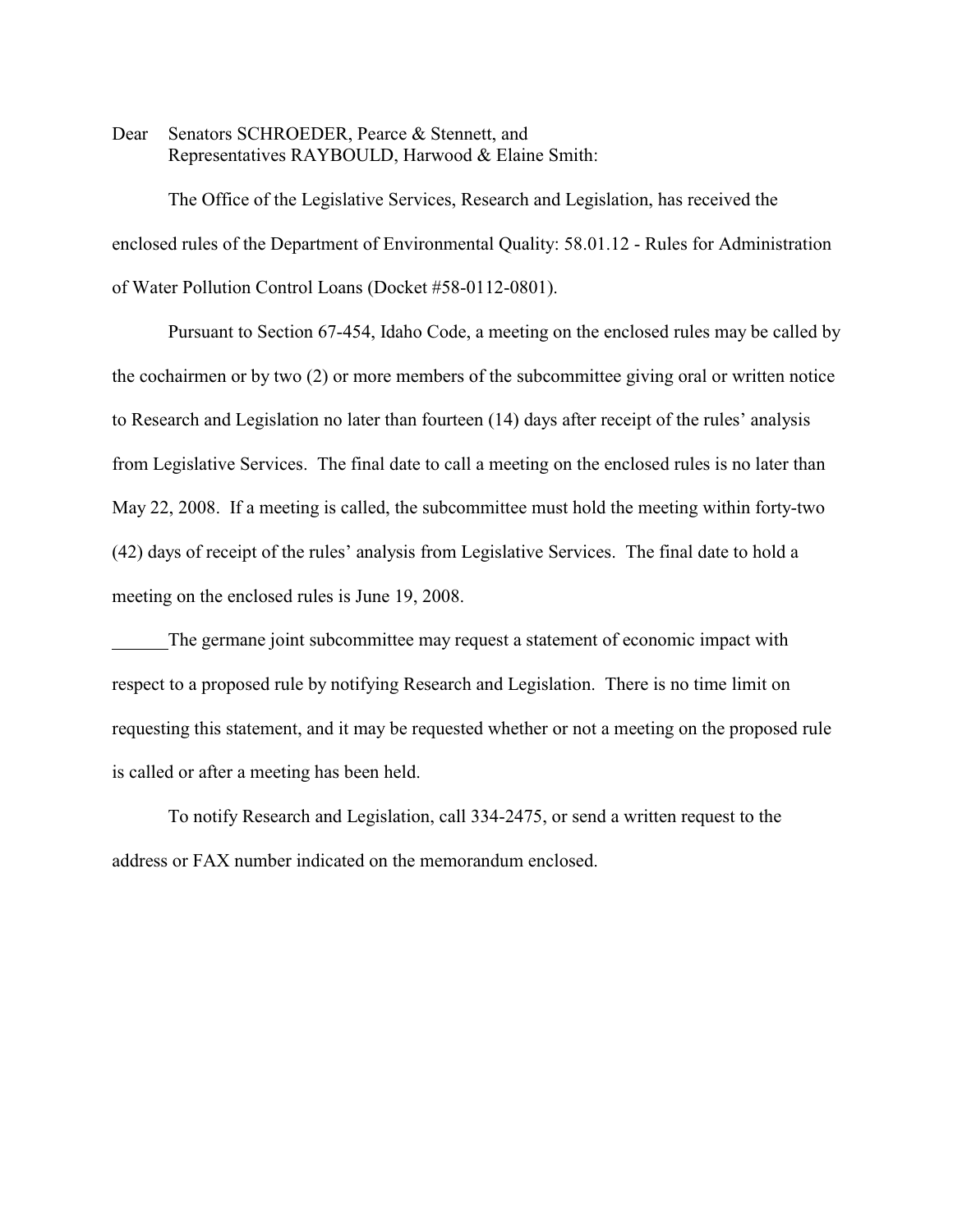# **MEMORANDUM**

| TO:             | Rules Review Subcommittee of the Senate Resources and Environment<br>Committee and the House Environment, Energy and Technology Committee |
|-----------------|-------------------------------------------------------------------------------------------------------------------------------------------|
| FROM:           | Research & Legislation Staff - Katharine Gerrity, Analyst                                                                                 |
| DATE:           | May 5, 2008                                                                                                                               |
| <b>SUBJECT:</b> | Department of Environmental Quality                                                                                                       |
|                 |                                                                                                                                           |

 IDAPA 58.01.12 - Rules for Administration of Water Pollution Control Loans The Department of Environmental Quality submits notice of proposed rulemaking at IDAPA 58.01.12 - Rules for Administration of Water Pollution Control Loans. According to the Department, the purpose of the proposed rule is to provide flexibility to the Department in its use of loan fees to meet statewide planning needs, to reduce the administrative burden on a majority of wastewater loan recipients, and to achieve administrative efficiency. The EPA provides a capitalization grant to the state for the program. Specifically, the Department notes that the changes will reduce the administrative burden by utilizing federal allowances that allow for flexibility in requiring federal consultations for certain loans, expand the use of wastewater loan fees to allow fees to supplement planning grants, allow, in very limited circumstances, for thirty year repayment periods, adopt the existing state wastewater planning grant priority list scoring process so that the planning grants and the loans can be scored by the same criteria, align the definitions of "point source" and "nonpoint source pollution" to clarify how loan applications

The Department confirms that the rule does not regulate an activity not regulated by the federal government, nor is it broader in scope or more stringent than federal regulations. Negotiated rulemaking was conducted.

priority list. Other changes are essentially typographical and nonsubstantive.

should be classified, and revise waiver provisions to include a process for amending an integrated

We have several comments for the Department's consideration. In Section 001.02, the word "capitization" should be changed to "capitalization." In Sections 004.09 and 004.20, the entire subsection should be stricken. In Section 004.23, the words "are is" appear together and should be modified. Finally, in Section 995, the "w" in "waiver" should be capitalized.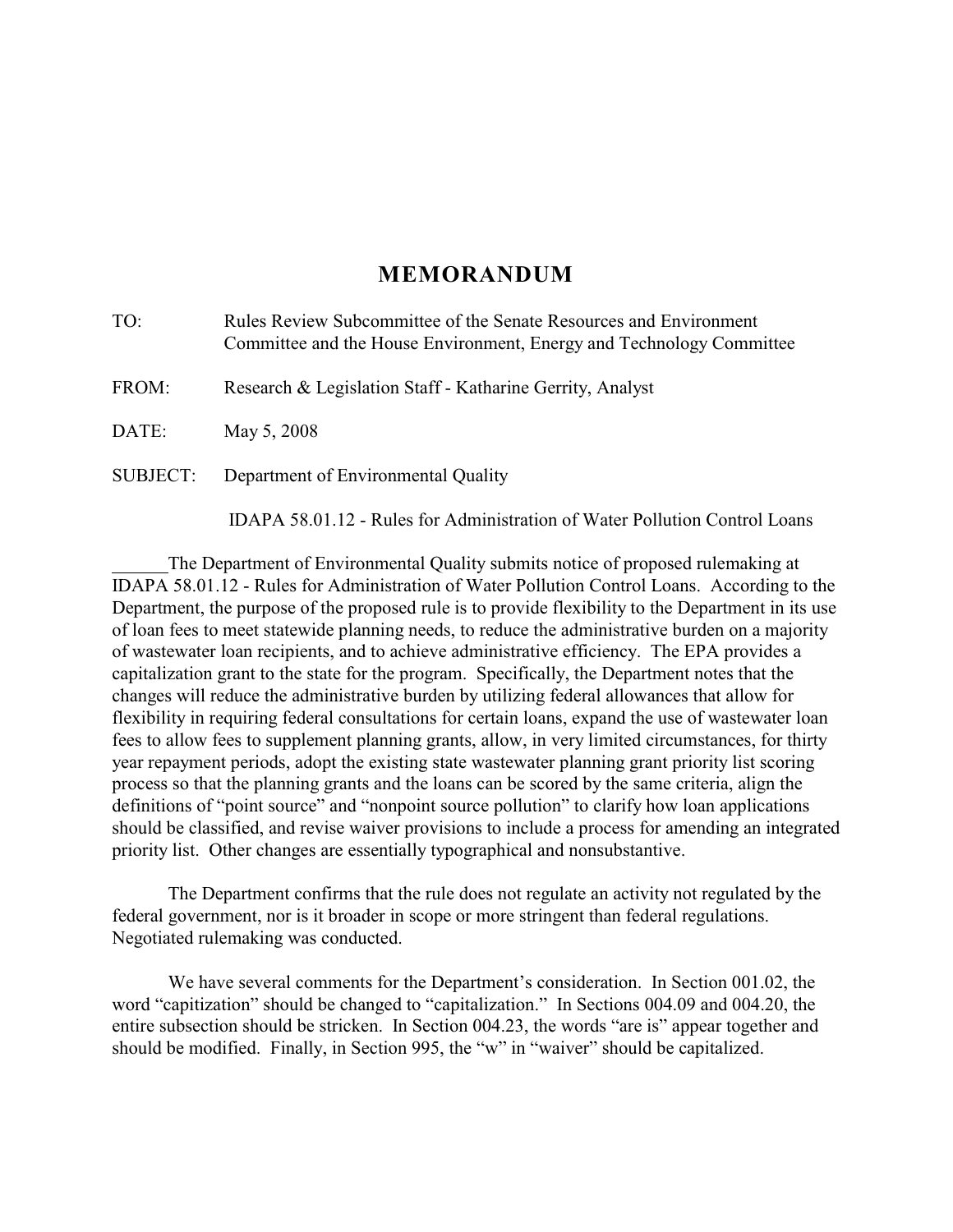The rule appears to be authorized pursuant to Chapters 1 and 36, Title 39, Idaho Code.

cc: ` Department of Environmental Quality Paula J. Wilson Tim Wendland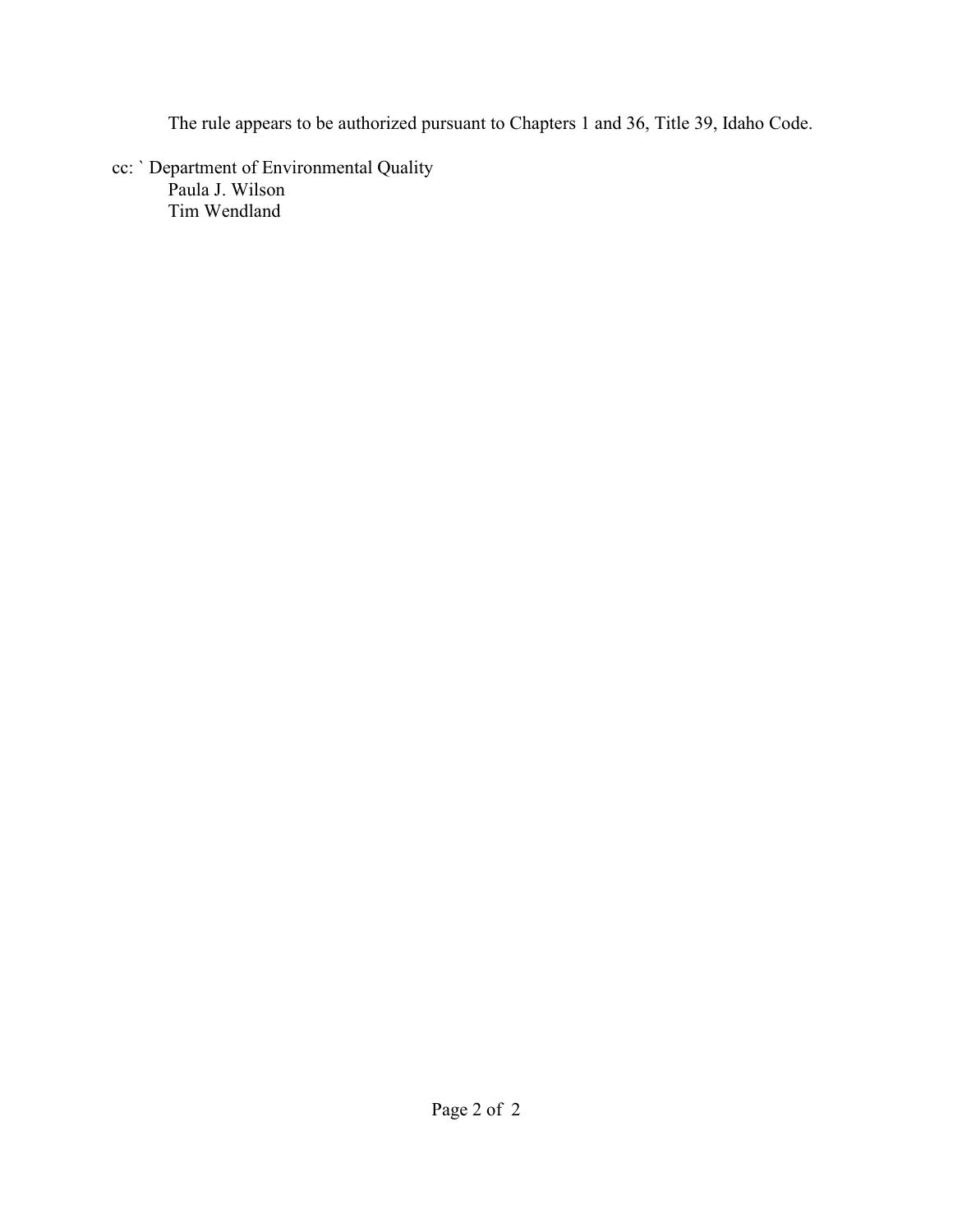# **IDAPA 58 - DEPARTMENT OF ENVIRONMENTAL QUALITY**

# **58.01.12 - RULES FOR ADMINISTRATION OF WATER POLLUTION CONTROL LOANS**

# **DOCKET NO. 58-0112-0801**

# **NOTICE OF RULEMAKING - PROPOSED RULE**

**AUTHORITY:** In compliance with Section 67-5221(1), Idaho Code, notice is hereby given that this agency has proposed rulemaking. This action is authorized by Chapters 1 and 36, Title 39, Idaho Code.

**PUBLIC HEARING SCHEDULE:** No hearings have been scheduled. Pursuant to Section 67-5222(2), Idaho Code, a public hearing will be held if requested in writing by twenty-five (25) persons, a political subdivision, or an agency. Written requests for a hearing must be received by the undersigned on or before June 18, 2008. If no such written request is received, a public hearing will not be held.

**DESCRIPTIVE SUMMARY:** This rulemaking has been initiated to provide flexibility to the Department of Environmental Quality (DEQ) in its use of loan fees to meet statewide planning needs, to reduce administrative burden on a majority of wastewater loan recipients, and to achieve administrative efficiency.

The proposed rule includes the following:

 $\overline{\phantom{a}}$ 

Revise definitions as necessary to allow for funding to certain individuals to help address nonpoint source water pollution.

- 1. Make possible a reduced administrative burden by utilizing federal allowances that allow for flexibility in requiring federal consultations for certain loans [Subsection 042.08].
- 2. Expand the use of wastewater loan fees to allow fees to supplement planning grants [Section 032].
- 3. In a very limited set of circumstances, allow for 30 year repayment periods (when DEQ purchases or refinances existing debt obligations) [Subsection 050.05.h].
- 4. Adopt existing state wastewater planning grant priority list scoring process so that the planning grants and the loans can be scored by the same criteria [Subsection 020.02].
- 5. Align the definitions of "Point Source" and "Nonpoint Source Pollution" to clarify how loan applications should be classified.
- 6. Revise Section 995, Waivers, to include a process for amending an integrated priority list.

This proposed rule also includes revisions that are typographical and nonsubstantive in nature (e.g., making corrections for consistency with IDAPA 58.01.20, Rules for Administration of Drinking Water Loan Program, and other DEQ rules).

Cities, counties, districts, engineering firms, public health districts, soil conservation districts, nonprofit organizations (conservation/environmental/agricultural), Association of Idaho Cities, Association of Idaho Counties, individual property owners and associations that own and operate wastewater treatment facilities or engage in or are considering nonpoint source projects may be interested in commenting on this proposed rule. Some or all would have an interest in the ability of individuals to qualify for loans to address nonpoint source issues, reduction of administrative burden on the majority of loan applicants, and the expansion of the use of fees to meet increasing planning costs.

The proposed rule text is in legislative format. Language the agency proposes to add is underlined. Language the agency proposes to delete is struck out. It is these additions and deletions to which public comment should be addressed. After consideration of public comments, DEQ intends to present the final proposal to the Board of Environmental Quality in October 2008 for adoption of a pending rule. The rule is expected to be final and effective upon adjournment of the 2009 legislative session if adopted by the Board and approved by the Legislature.

**FISCAL IMPACT:** The following is a specific description, if applicable, of any negative fiscal impact on the state general fund greater than ten thousand dollars (\$10,000) during the fiscal year: N/A

**IDAHO CODE SECTION 39-107D STATEMENT:** This proposed rule does not regulate an activity not regulated by the federal government, nor is it broader in scope or more stringent than federal regulations.

**NEGOTIATED RULEMAKING:** The text of the proposed rule has been drafted based on discussions held and concerns raised during negotiations conducted pursuant to Idaho Code Section 67-5220 and IDAPA 04.11.01.810- 815. On March 5, 2008, the Notice of Negotiated Rulemaking was published in the Idaho Administrative Bulletin,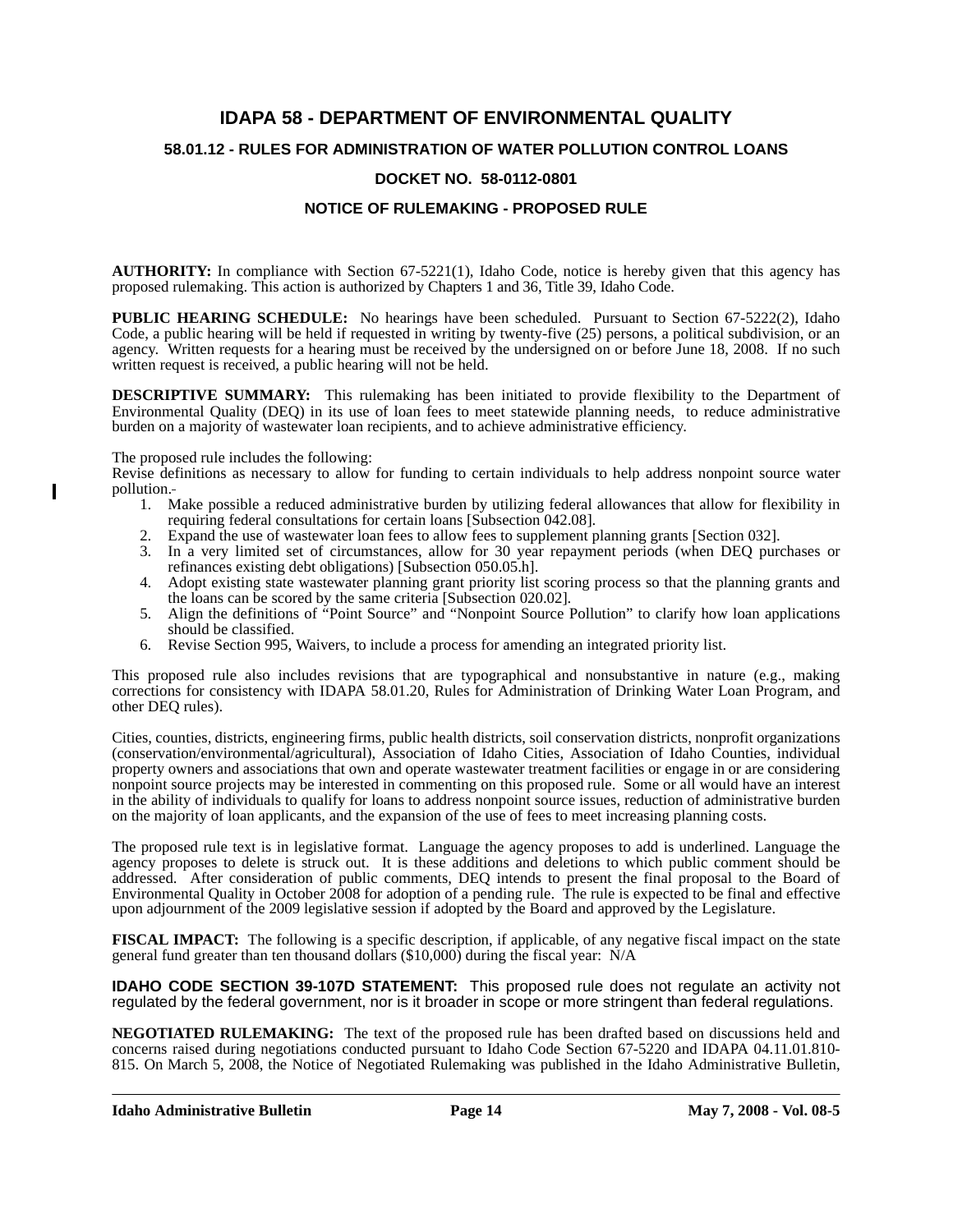Vol. 08-3, pages 17-18, and a preliminary draft rule was made available for public review. One meeting was held on April 3, 2008. Several members of the public participated in this negotiated rulemaking process by attending the meeting and by submitting written comments.

**ASSISTANCE ON TECHNICAL QUESTIONS AND SUBMISSION OF WRITTEN COMMENTS:** For assistance on questions concerning this rulemaking, contact Tim Wendland at tim.wendland@deq.idaho.gov, (208)373-0439.

Anyone may submit written comments on the proposed rule by mail, fax or e-mail at the address below. DEQ will consider all written comments received by the undersigned on or before July 2, 2008.

Dated this 2nd day of May, 2008.

Paula J. Wilson Hearing Coordinator Department of Environmental Quality  $14\overline{1}0$  N. Hilton Boise, Idaho 83706-1255 (208)373-0418/Fax No. (208)373-0481 paula.wilson@deq.idaho.gov

#### **THE FOLLOWING IS THE TEXT OF DOCKET NO. 58-0112-0801**

#### **001. TITLE AND SCOPE.**

**01. Title**. These rules will be known and cited as Idaho Department of Environmental Quality Rules, IDAPA 58.01.12, "Rules for Administration of Water Pollution Control Loans." (3-30-01)

**02. Scope**. The provisions of these rules will establish administrative procedures and requirements for establishing, implementing and administering a state loan program for providing financial assistance to eligible applicants *for the construction* of water pollution control projects. The U.S. Environmental Protection Agency provides a capitization grant to the state of Idaho for this program. Financial assistance projects must be in conformance with the requirements of the Subchapter VI of the federal Clean Water Act (33 U.S.C. Sections 1381 et seq.) seq.) (*3-30-01)*( )

#### **002. WRITTEN INTERPRETATIONS.**

As described in Section 67-5201(19)(b)(iv), Idaho Code, the Department of Environmental Quality may have written statements which pertain to the interpretation of these rules. If available, such written statements can be inspected and copied at cost at the Department of Environmental Quality, 1410 N. Hilton, Boise, Idaho 83706. (5-3copied at cost at the Department of Environmental Quality, 1410 N. Hilton, Boise, Idaho 83706.

#### *996*003**. ADMINISTRATIVE APPEALS.**

Persons may be entitled to appeal agency actions authorized under these rules pursuant to IDAPA 58.01.23, "Rules of Administrative Procedure Before the Board of Environmental Quality." (5-3-03)

#### **004. INCORPORATION BY REFERENCE** AND AVAILABILITY OF REFERENCED MATERIAL**.**

01. Incorporation by Reference. These rules do not contain documents incorporated by reference.

 $(3 - 30 - 01)$ 

02. Availability of Referenced Material. The "Wastewater Facilities Loan Handbook of Procedures" (Handbook) is available at the Idaho Department of Environmental Quality, Water Quality Division Loan Program,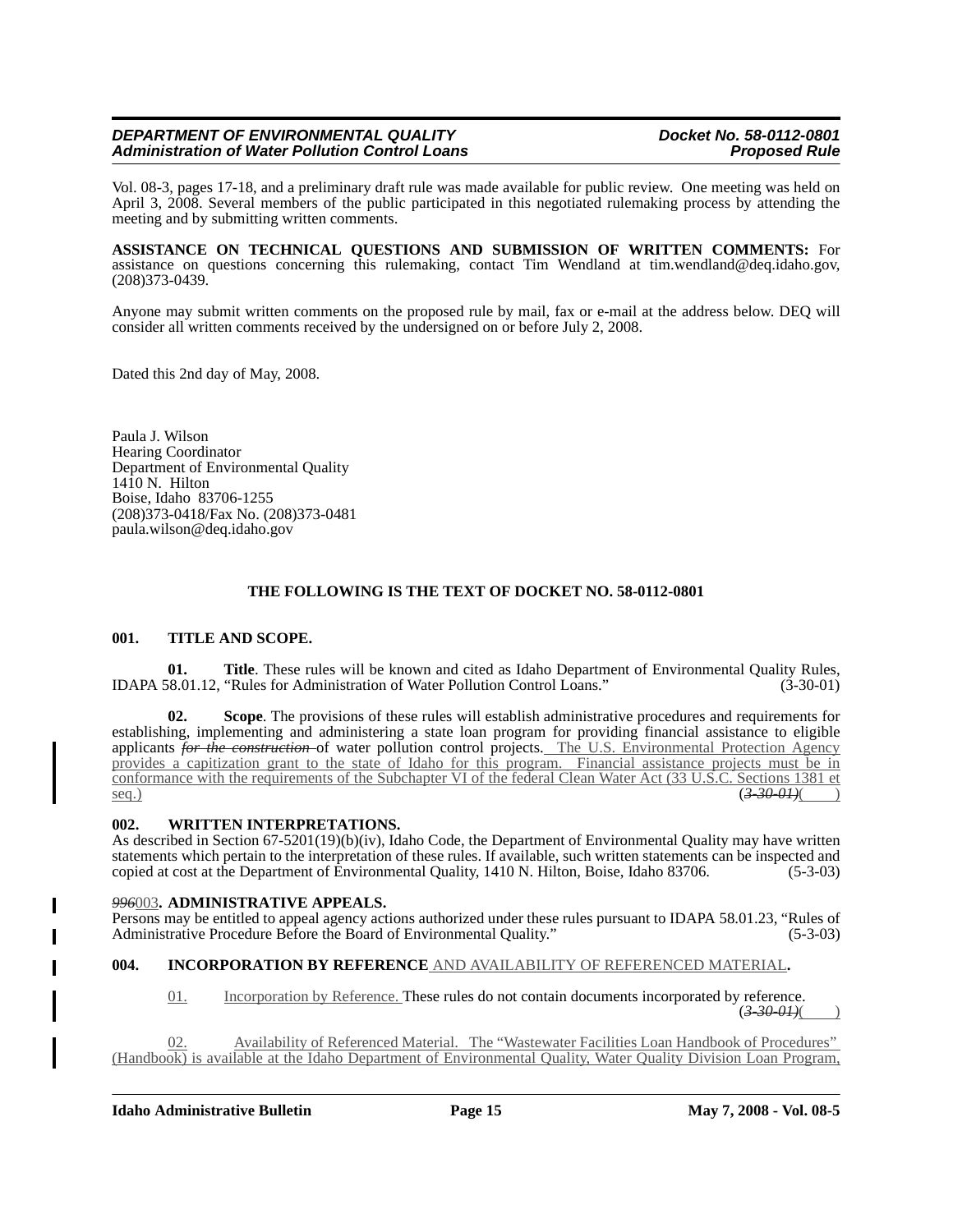1410 N. Hilton, Boise, ID 83706-1255, (208)373-0502.

#### *998*005**. CONFIDENTIALITY.**

Information obtained by the Department under these rules is subject to public disclosure pursuant to the provisions of Chapter 3, Title 9, Idaho Code, and IDAPA 58.01.21, "Rules Governing the Protection and Disclosure of Records in the Possession of the Idaho Department of Environmental Quality." (3-15-02)

#### *003*006**. POLICY.**

 $\overline{\phantom{a}}$ 

It is the policy of the Idaho Board of Environmental Quality through the Idaho Department of Environmental Quality, to administer the Water Pollution Control Loan Program for the purpose of protecting and enhancing the quality and value of the water resources of the state of Idaho by financially assisting in the prevention, control and abatement of water pollution. It is also the intent of the Board of Environmental Quality to assign a priority rating to those projects which will most significantly improve the quality of the waters of the state and most adequately protect the public health.  $(3-30-01)$ 

#### *005*007**. DEFINITIONS.**

For the purpose of the rules contained in this chapter, the following definitions apply: (12-31-91)

Applicant. Any qualifying entity/individual making application for water pollution control loan funds. See definition of qualifying entity/individual.

**0***1*2**. Best Management Practice**. A practice or combination of practices, techniques or measures developed, or identified, by the designated agency and identified in the state water quality management plan which are determined to be the most cost-effective and practicable means of preventing or reducing the amount of pollution generated by nonpoint sources to a level compatible with water quality needs. (3-30-01)

**0***2*3**. Board**. The Idaho-*State* Board of Environmental Quality. (*12-31-91)*(

**0***3*4**. Categorical Exclusion (CE)**. Category of actions which do not individually or cumulatively have a significant effect on the human environment and for which, therefore, neither an environmental *assessment* information document nor an environmental impact statement is required.  $\frac{(5-3-0.3)()}{2}$ information document nor an environmental impact statement is required.

**0***4*5**. Close or Closing**. The date on which the borrower issues and physically delivers to the Department the bond or note evidencing the loan to the borrower, specifically determining the principal, interest and fee amounts that shall be repaid and the schedule for payment. (3-21-07) that shall be repaid and the schedule for payment.

**0***5*6**. Collector Sewer**. That portion of the wastewater treatment facility whose primary purpose is to receive sewage from individual residences and other individual public or private structures and which is intended to convey wastewater to an interceptor sewer or a treatment plant. (1-1-89)

**0***6*7**. Construction**. The erection, building, acquisition, alteration, reconstruction, improvement or extension of wastewater treatment facilities, including preliminary planning to determine the economic and engineering feasibility of wastewater treatment facilities, the engineering, architectural, legal, fiscal and economic investigations, reports and studies, surveys, designs, plans, working drawings, specifications, procedures and other action necessary in the construction of wastewater treatment facilities; the inspection and supervision of the construction; and for projects funded with federal moneys the costs incurred during the one (1) year project certification period. (1-1-89)

**0***7*8. **Department**. The Idaho Department of Environmental Quality. (1-1-89)

**0***8*9**. Director**. The Director of the Idaho Department of Environmental Quality or his/her designee.

(5-3-03)

**09. Eligible Applicant**. A municipality or nonpoint source project sponsor which has the ability to establish and maintain a loan repayment source. *Individuals and f*or-profit corporations are not eligible. (3-30-01)

**10. Eligible Costs**. Costs which are necessary for planning, designing and/or constructing wastewater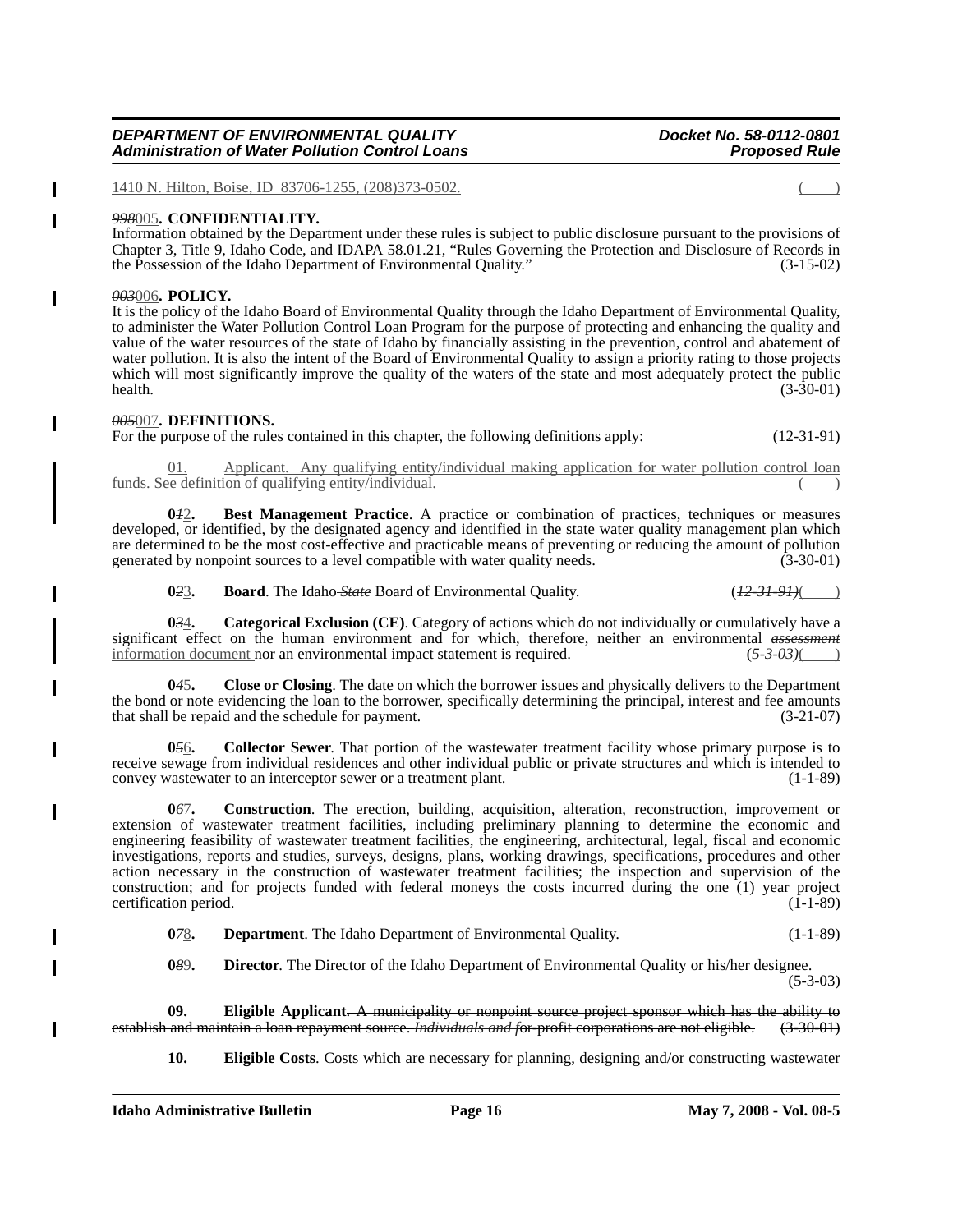treatment facilities or implementation of water pollution control projects. To be eligible, costs must be reasonable and not ineligible costs. The determination of eligible costs shall be made by the Department pursuant to Section 041.  $(5-3-03)$ 

11. Engineering Report. A report prepared to address a specific portion of the system or facility for which modifications are being designed. These reports address specific purpose and scope, design requirements, and evaluate feasible treatment, storage, or collection alternatives for the system to identify the cost effective and environmentally sound alternative. Engineering reports are generally project specific as opposed to an overall system-wide plan such as a master plan or a facility plan. An engineering report shall be prepared by or under the supervision of an Idaho licensed professional engineer and shall bear the imprint of the engineer's seal. Guidance on how to prepare an engineering report may be found in the Handbook.

**12. Environmental Impact Statement (EIS)**. A document prepared by the *grantee in accordance with Environmental Review Procedures contained in Chapter 5 of the Handbook* applicant, under the Department's direction, when the Department determines that the proposed construction project *will* may significantly affect the environment *as described in Appendix C of the Handbook*. The major purpose of the EIS will be to describe fully the significant impacts of the project and how these impacts can be either avoided or mitigated. The environmental review procedures contained in Chapter 5 of the Handbook may be used as guidance when preparing the EIS.  $\sqrt{(5-3-0.3)}$ 

**1***1*3**. Environmental Information Document (EID)**. Any written environmental assessment prepared by *an* the applicant *or consultant*, under the Department's direction, describing the environmental impacts of a proposed wastewater construction project. This document will be of sufficient scope to enable the Department to assess the environmental impacts of the proposed project and ultimately determine if an *environmental impact statement (*EIS*)* is warranted. (*5-3-03)*( )

*13*14**. Facility Plan**. *Systematic evaluation by a professional engineer of feasible treatment alternatives considering demographic, topographic, hydrologic and institutional characteristics of a project area to demonstrate that the scheduled alternative is cost effective.*A plan that describes the overall system, including collection, treatment processes and facilities, and waste disposal. It is a comprehensive planning document for the existing infrastructure and includes the plan for the future of the system/facility, including upgrades and additions. The plan also includes a systematic evaluation of feasible alternatives considering demographic, topographic, hydrographic, and institutional characteristics of a project area to demonstrate that the selected alternative is cost effective and environmentally sound. A facility plan is sometimes referred to as a master plan or facilities planning study and is an overall systemwide plan as opposed to a project specific plan. A facility plan should shall be prepared by or under the supervision of an Idaho licensed professional engineer and shall bear the imprint of the engineer's seal. Guidance on how to prepare a facility plan may be found in the Handbook.  $(5-3-0.3)$ prepare a facility plan may be found in the Handbook.

*14*15**. Financial Management System**. Uniform method of recording, summarizing and analyzing financial information about the water pollution control loan applicant.

*15*16**. Finding of No Significant Impact (F**O**NSI)**. A document prepared by the Department briefly presenting the reasons why an action, not otherwise excluded, will not have a significant effect on the human environment and for which an *environmental impact statement (*EIS*)* will not be prepared. It shall include the environmental assessment or a summary of it and shall note any other environmental documents related to it.

 $(5 - 3 - 03)$ 

*16*17**. Handbook**. "Wastewater Facilities Loan *Account* Handbook of Procedures." (*5-3-03)*( )

*17*18**. Implementation Plan**. Completed project implementation plan or work plan provides detailed documentation of the proposed project including list of tasks, schedule of tasks, agency/contractor/entity responsible for implementation of the project tasks, adequate time schedules for completion of all budget tasks, and the anticipated results of the project. (3-30-01)

*18*19**. Ineligible Costs**. Costs which are described in Section 041.05. (5-3-03)

*19*20**. Interceptor Sewer**. That portion of the wastewater treatment facility whose primary purpose is to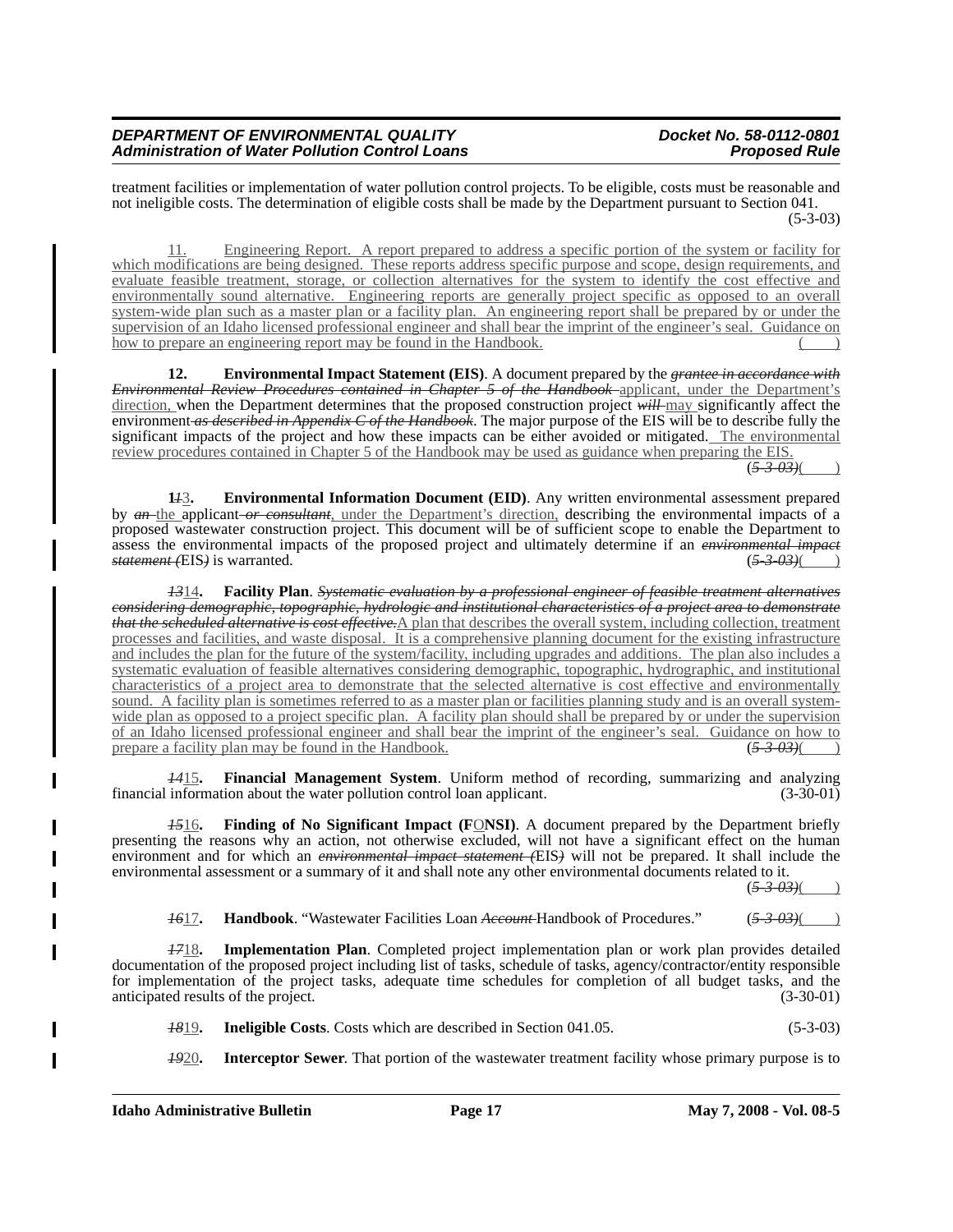transport domestic sewage or nondomestic wastewater from collector sewers to a treatment plant. (1-1-89)

*20***. Municipality**. Any county, city, special service district, nonprofit corporation or other governmental entity having authority to dispose of sewage, industrial wastes, or other wastes, or to provide for safe drinking water, any Indian tribe or authorized Indian tribal organization, or any combination of two  $(2)$  or more of the foregoing acting jointly, in connection with an eligible project. foregoing acting jointly, in connection with an eligible project.

**21. National Pollutant Discharge Elimination System**. Point source permitting program established pursuant to Section 402 of the federal Clean Water Act (33 U.S.C. Section 1342). (3-30-01)

**22. Nondomestic Wastewater**. Wastewaters originating primarily from industrial or commercial processes which carry little or no pollutants of human origin. (5-3-03)

**23. Nonpoint Source Pollution**. Water pollution that *comes* enters the waters of the state from *varied,* nonspecific*,* and diffuse sources and *can be associated with the general*are is the result of runoff, precipitation, drainage, seepage, hydrological modification or land disturbing *activity* activities that causes the pollution.

(*3-30-01)*( )

**24. Nonpoint Source Project Sponsor**. Any *county, city, special service district, nonprofit corporation, or other governmental entity, or a combination thereof* qualifying entity/individual applying for water pollution control loan funds for a nonpoint source pollution project.  $(3-30-01)$ 

**25.** O & M Manual. For wastewater treatment facilities, a guidance and training manual outlining the optimum operation and maintenance of the wastewater treatment facility or its components. For nonpoint source water pollution control projects, a plan that incorporates applicable sections of the Natural Resources Conservation<br>Service Field Office Technical Guide, for implementation of best management practices. (3-30-01) Service Field Office Technical Guide, for implementation of best management practices.

**26. Plan of Operation**. A schedule of specific actions and completion dates for construction, start-up and operation of the wastewater treatment facility or for implementation of water pollution control projects. (5-3-03)

**27. Point Source**. Any discernible, confined and discrete conveyance, including but not limited to any pipe, ditch, channel, tunnel, conduit, well, discrete fissure, container, rolling stock, concentrated animal feeding operation, or vessel or other floating craft, from which pollutants are, or may be discharged to the waters of the state. This term as used in these rules does not include return flows from irrigated agriculture, discharges from dams and hydroelectric generating facilities or any source or activity considered a nonpoint source by definition.

 $(3-30-01)$ 

**28. Pollutant**. Any chemical, biological, or physical substance whether it be solid, liquid, gas, or a quality thereof, which if released into the environment can, by itself or in combination with other substances, create a nuisance or render that environment harmful, detrimental, or injurious to public health, safety or welfare or to domestic, commercial, industrial, recreational, aesthetic or other beneficial uses. (1-1-89)

**29. Priority List**. An integrated list of proposed wastewater treatment facility and nonpoint source control projects rated as described in Section 020. (5-3-03) pollution control projects rated as described in Section  $\hat{0}20$ .

30. Qualifying Entity/Individual. Any individual, city, county, special service district, nonprofit corporation, or other governmental entity, or a combination thereof, which owns and operates a wastewater treatment facility or applies for loan funds for a water pollution control project. For-profit corporations are not qualifying entities. A qualifying entity/individual must have the ability to establish and maintain a loan repayment source.

 $($   $)$ 

*30*31**. Rehabilitation**. The repair or replacement of limited segments of interceptor or collector sewers. (5-3-03)

**3432. Reserve Capacity**. That portion of the treatment works that is designed and incorporated in the ted facilities to handle future sewage flows and loadings. (1-1-89) constructed facilities to handle future sewage flows and loadings.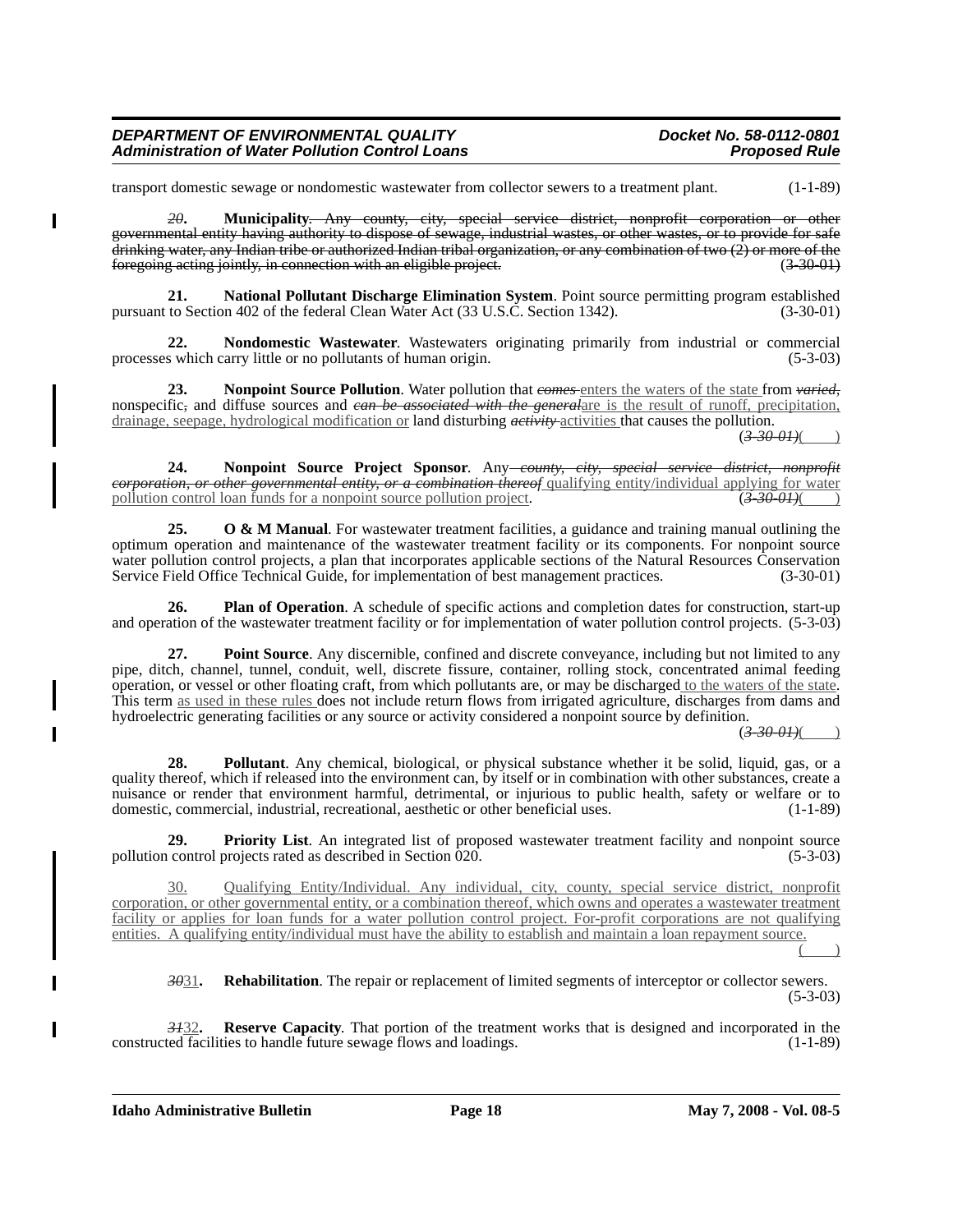# **Idaho Administrative Bulletin Page 19 May 7, 2008 - Vol. 08-5**

#### *DEPARTMENT OF ENVIRONMENTAL QUALITY Docket No. 58-0112-0801* **Administration of Water Pollution Control Loans**

*32*33**. Sewer Use Ordinance**/Sewer Use Resolution. An ordinance *adopted pursuant to Title 42, Chapter 32, Idaho Code, or other applicable law* or resolution which requires new sewers and connections to be properly designed and constructed, prohibits extraneous sources of inflow and prohibits introduction of wastes into the sewer in an amount that endangers the public safety or the physical or operational integrity of the wastewater treatment facility.  $\frac{(11-89)}{(1-11-89)}$ 

*33*34**. State**. The state of Idaho. (12-31-91)

*34*35**. Supplemental Grants**. A grant awarded *to a municipality* in conjunction with a loan from the water pollution control loan account. (3-30-01)

*35*36**. Suspension**. An action by the Director to suspend a loan contract prior to project completion for a specified cause. Suspended contracts may be reinstated.

*36*37**. Unified Watershed Assessment**. Federal watershed assessment that encompasses the State list of impaired waters. (3-30-01)

*37*38**. Termination**. An action by the Director to permanently terminate a loan contract prior to project completion for a specific cause. Terminated contracts will not be reinstated. (1-1-89)

*38*39**. User Charge System**. A system of rates and service charges applicable to specific types of users, including any legal enforcement mechanism as may be required and which provides sufficient reserves and/or revenues for debt retirement, operation and maintenance, and replacement of the installed equipment or structures.

(3-30-01)

*39*40**. Wastewater**. A combination of the liquid and water-carried wastes from dwellings, commercial buildings, industrial plants, institutions and other establishments, together with any groundwater, surface water and storm water that may be present; liquid and water that is physically, chemically, biologically, or rationally identifiable as containing excreta, urine, pollutants or domestic or commercial wastes; sewage. (1-1-89)

*40*41**. Wastewater Treatment Facility**. Any facility, including land, equipment, furnishings and appurtenances thereof, used for the purpose of collecting, treating, neutralizing or stabilizing wastewater and removing pollutants from wastewater including the treatment plant, collectors, interceptors, outfall and outlet sewers, pumping stations, sludge treatment and handling systems, land disposal systems; a sewage treatment plant.

 $(1-1-89)$ 

**Water Pollution Control Project**. Any project that contributes to the removal, curtailment, or mitigation of pollution of the surface waters or groundwater of the state, or the restoration of the quality of said waters, and conforms to any applicable planning document which has been approved and/or adopted such as the State Water Quality Management Plan. This includes the planning, design, construction/implementation or any other distinct stage or phase of a project. (3-30-01)

*006*008**. -- 009. (RESERVED).**

# **010. FINANCIAL AND MANAGEMENT CAPABILITY ANALYSIS.**

No loans shall be awarded for projects unless the applicant has demonstrated and certified that it has the legal, technical, managerial, and financial capabilities as provided for in these rules to ensure construction, operation and maintenance, and to repay principal and interest which would be due on a loan. (5-3-03)

**01. Information Needed**. Before an application will be considered complete, the applicant must submit all necessary information on a form prescribed by the Department along with *an analysis of that information* substantiating documentation. The information *shall* may include, but not be limited to, demographic information of the applicant, estimated construction or implementation costs, annual operating costs, and information regarding the financing of the project, including the legal debt limit of the applicant and the existence and amount of any outstanding bonds or other indebtedness which may affect the project; and  $\left(3-30-01\right)$ outstanding bonds or other indebtedness which may affect the project; and.

# **02. Incorporated Nonprofit Applicants**. (7-1-93)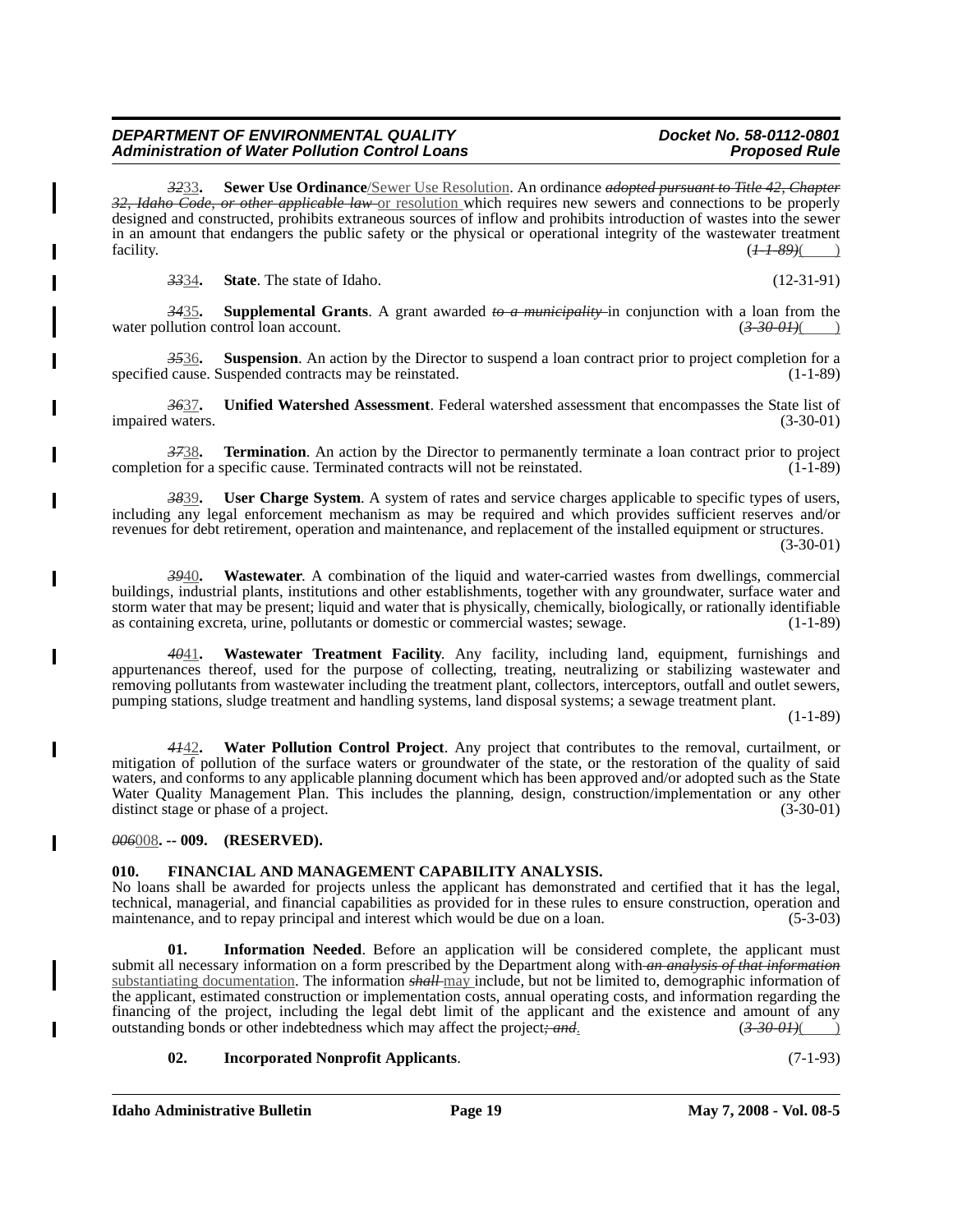**a.** In addition to all other information required to be submitted by these rules, an incorporated nonprofit applicant must demonstrate to the satisfaction of the Department by its articles of incorporation and/or bylaws, that: (3-30-01) by laws, that:  $(3-30-01)$ 

i. The corporation is nonprofit and lawfully incorporated pursuant to Chapter 3, Title 30, Idaho Code; *and* (*1-1-89)*( )

ii. The corporation is authorized to incur indebtedness to construct, improve or repair wastewater treatment facilities and/or implement water pollution control projects; and  $(3-30-01)$ 

iii. The corporation is authorized to secure indebtedness by pledging corporation property, including nues raised through a user charge system; and  $(H-1-89)$  ( $H-1-89$ ) any revenues raised through a user charge system; and

iv. The corporation exists either perpetually or for a period long enough to repay a wastewater treatment facility loan or water pollution control project loan; and (3-30-01)

v. The corporation is capable of raising revenues sufficient to repay a loan. (3-30-01)

**b.** The Department may impose conditions on the making of a wastewater treatment facility loan or water pollution control project to an incorporated nonprofit applicant which are necessary to carry out the provisions of these rules and the provisions of Chapter 36, Title 39, Idaho Code. (3-30-01) of these rules and the provisions of Chapter 36, Title 39, Idaho Code.

**03. Cost Allocation**. An applicant proposing *to construct wastewater treatment facilities* a point source or nonpoint source water pollution control project designed to serve two (2) or more qualifying entities must show how the costs will be allocated among the participating entities. Such applicants must provide an executed intermunicipal service agreement which, at a minimum, incorporates the following information:  $(H-1-89)($ 

| а. | The basis upon which the costs are allocated; and                   | $(\frac{1}{89})$ ( |
|----|---------------------------------------------------------------------|--------------------|
| b. | The formula by which the costs are allocated; and                   | $(1-1-89)$         |
| c. | The manner in which the cost allocation system will be implemented. | $(1-1-89)$         |

**04. Waivers**. The requirement in Subsection 010.03 may be waived by the Department if the applicant can demonstrate: (12-31-91)

| a. | Such an agreement is already in place; $\theta r$ | $(1 + 89)$ |
|----|---------------------------------------------------|------------|

**b.** There is documentation of a service relationship in the absence of a formal agreement; or  $(1-1-89)$ 

**c.** *The entity providing wastewater treatment* An applicant exhibits sufficient financial strength to continue the project if one (1) or more of the *entities supplying wastewater* applicants fails to participate.

(*1-1-89)*( )

# **011. -- 019. (RESERVED).**

# **020. INTEGRATED PRIORITY RATING SYSTEM.**

Projects are identified for placement on priority lists by surveying eligible entities directly on an annual basis. Information is also received from the Department and consulting engineers. Limited loan funds are awarded to projects based on priority ratings. Projects are rated by the Department on a standard priority rating form using public health and water quality criteria. (5-3-03)

**01. Purpose**. An integrated priority rating system shall be utilized by the Department to annually allot available funds to water quality projects determined eligible for funding assistance under the water pollution control loan program in accordance with these rules.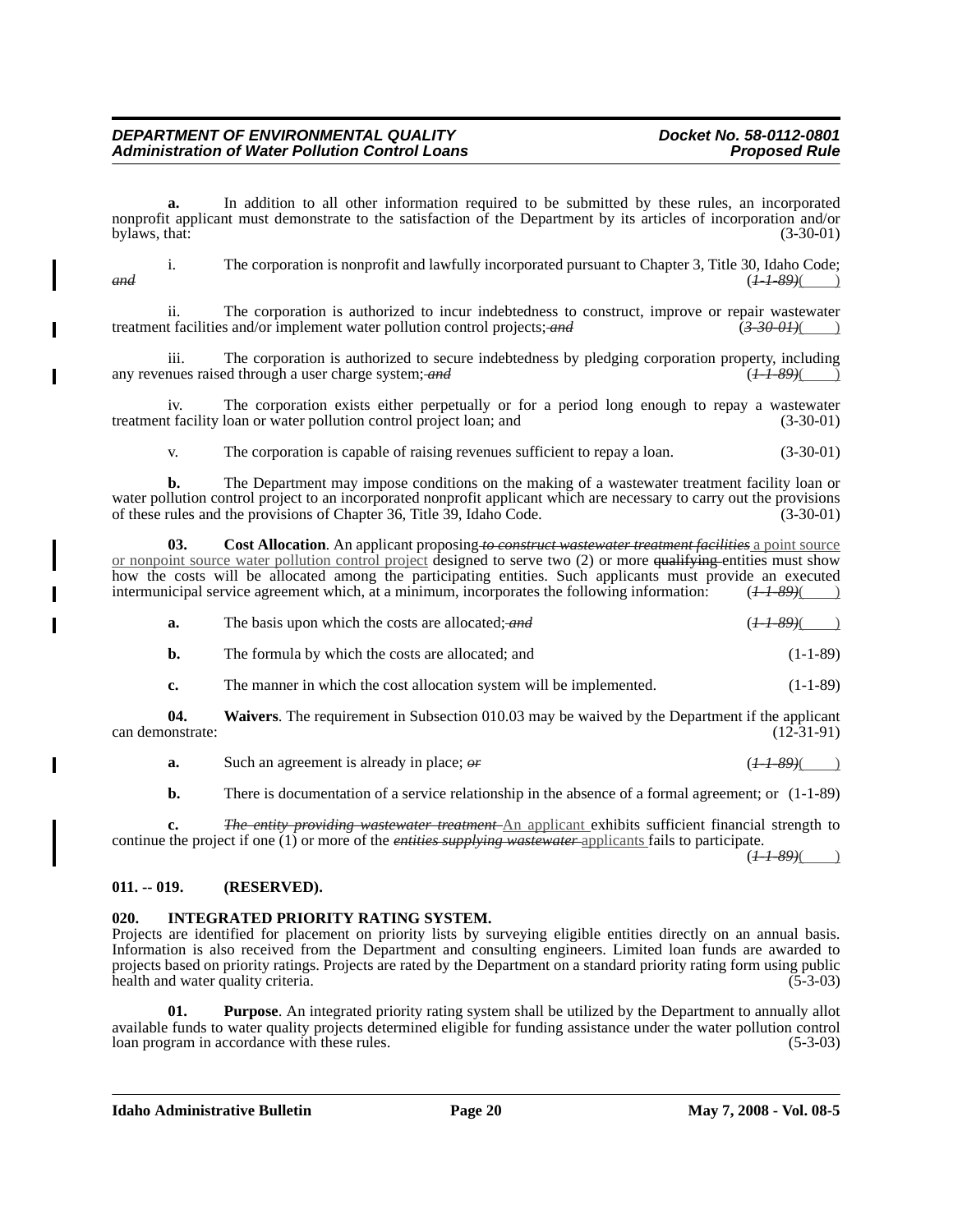*02. Water Quality Project Ranking. Under the integrated priority rating system, point source and eligible nonpoint source water pollution control projects shall first be primarily ranked based on the following factors: (3-30-01)*

*a. Project eliminates an officially declared or designated water-borne public health hazard or public health emergency. (3-30-01)*

*b. Project addresses watershed restoration as identified in the Unified Watershed Assessment and Restoration Priorities for Idaho. (3-30-01)*

*c. Project addresses watershed protection as identified in the Rules of the Department of Environmental Quality, IDAPA 58.01.02, "Water Quality Standards," or IDAPA 58.01.11, "Ground Water Quality Rule." (3-30-01)*

*d. Project addresses preventing watershed degradation. (3-30-01)*

02. Priority Rating. The priority rating system shall be based on a weighted numerical points system wherein each succeeding prevention, compliance, control or abatement need is weighted less heavily than the preceding need. Priority criteria, listed herein in descending numerical weight, shall contain the following points (with a maximum allowable point total of  $150$ ):

Public health emergency or hazard certified by the Idaho Board of Environmental Quality, the Department, a District Health Department or by a District Board of Health – one hundred and fifty (150) points.

| b.             | Regulatory compliance issues – one hundred $(100)$ points.                                      |  |
|----------------|-------------------------------------------------------------------------------------------------|--|
| $\mathbb{C}$ . | Watershed restoration – one hundred $(100)$ points.                                             |  |
| d.             | Watershed protection from impacts – one hundred $(100)$ points.                                 |  |
| e.             | Preventing impacts to uses (nonpoint source pollution projects) – one hundred (100) points. $($ |  |
|                |                                                                                                 |  |

 $f(x)$  Secondary incentives (e.g. readiness to proceed, financial ability) – fifty (50) points.

**03. Department Guidelines**. Secondary ranking under each factor in Subsection 020.02 will be established by Department guidelines, which will be approved and advertised each year. The additional ranking will include but not limited to the following: nexus/benefit to the municipality; project water quality effectiveness; readiness to proceed; cost effectiveness,  $\frac{1}{2}$  etc. (3-30-01)( )

**04. Integrated Priority List**. A list shall be developed annually from projects rated according to Subsection 020.02 and 020.03. Such list shall be submitted for public review and comment, and shall thereafter be submitted to the Board for approval. (5-3-03)

**a.** Priority Reevaluation. Whenever significant changes occur, which in the Department's judgment would affect the design parameters or treatment requirements by either increasing or decreasing the need for or scope of any project, a reevaluation of that priority rating will be conducted. (1-1-89)

**b.** Priority Target Date. An eligible applicant whose project is on the approved priority list, and for which funding is available, will be contacted by the Department and a target date for submission of a completed loan application will be established. (5-3-03) (5-3-03)

**c.** Project Bypass. A project that does not or will not meet the project target date or a Department schedule that allows for timely utilization of loan funds may be bypassed, substituting in its place the next highest ranking project(s) that is ready to proceed. A project that is bypassed will be notified in writing of the reasons for being bypassed. (3-30-01) being bypassed.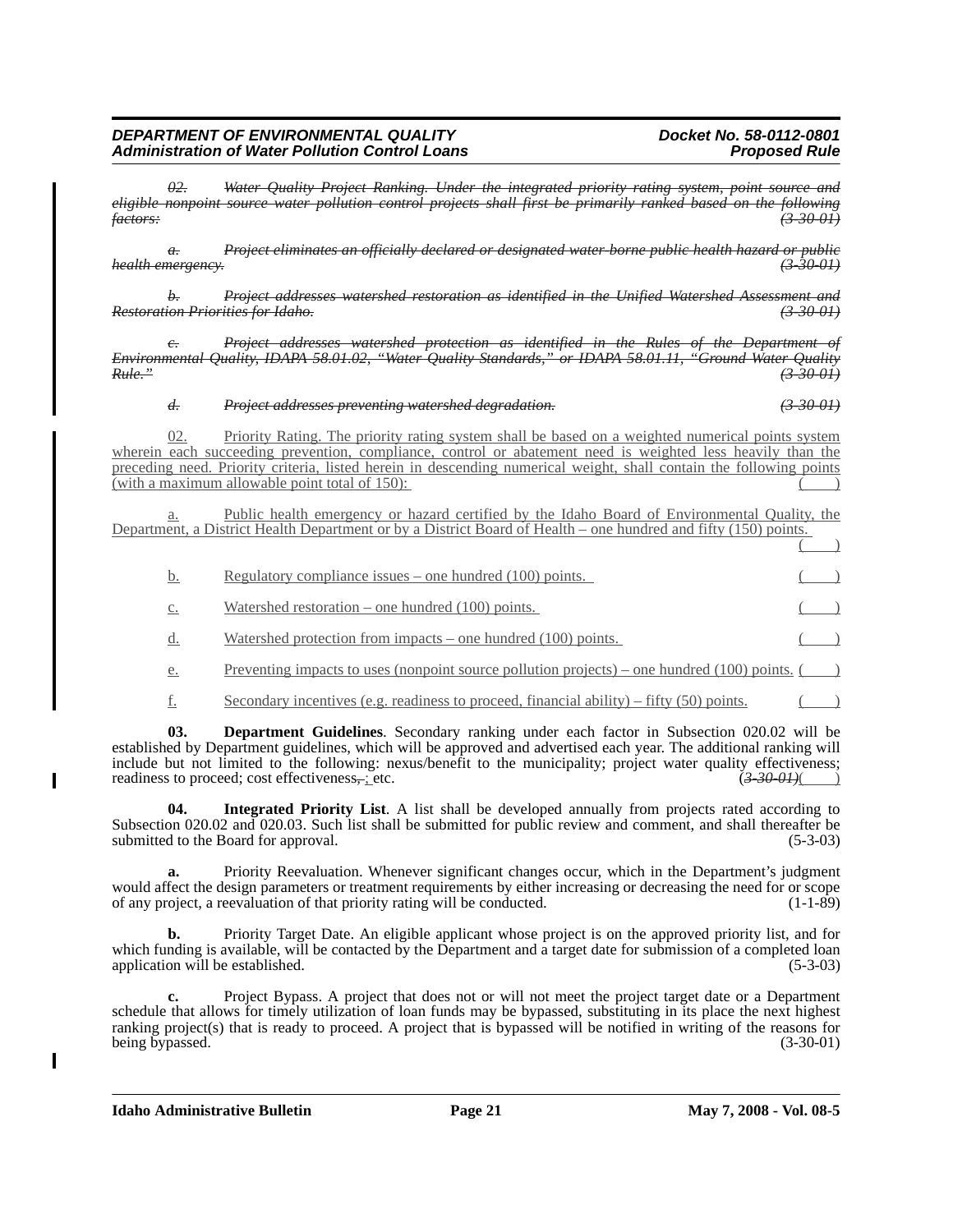Amendment of Integrated Priority List. The Director may amend the Integrated Priority List as set forth in Section 995 of these rules.

# **021. SUPPLEMENTAL GRANTS.**

In conjunction with loans, the Department may award supplemental grants, not to exceed ninety percent (90%) of total eligible costs, to *municipalities* applicants in the following manner: (*3-30-01)*( )

**01. Projects Not Funded by Loans**. Planning and design projects may receive grant assistance up to ninety percent (90%) funding of eligible costs not funded by a loan; and (*1-1-89)*

#### **02. Costs in Excess of Financial Ability**. (3-30-01)

**a.** *Municipalities* Applicants may receive supplemental grant assistance for eligible costs that exceed the amount a loan recipient is able to pay. In order to qualify for a supplemental grant, a loan recipient must have the following: (*3-30-01)*( )

i. *A median household income that does not exceed eighty percent (80%)*An annual cost per household which exceeds one and one-half percent  $(1 \frac{1}{2}\%)$  of the statewide nonmetropolitan median household income from the most recent census data. If the applicant's service area is not within the boundaries of a municipality, the applicant may use the census data for the county in which it is located <u>or may use an income survey approved by</u><br>the Department; and  $\frac{(3-30-0.1)}{(3-30-0.1)}$ the Department; and (*3-30-01)*( )

ii. *An annual cost of wastewater service for residential customers which exceeds two percent (2%) of the median household income*. The annual cost-per household includes all operating, maintenance, replacement and debt service costs, both for the existing system and for upgrades, being financed with state revolving funds.

 $(3-30,01)$ 

**b.** If an applicant meets the requirement of Subsections 021.02.i. and 021.02.ii., a supplemental grant may be made for the amount of the project that causes the annual cost-per household of wastewater service per household to exceed *two* one and one-half percent ( $\frac{21 \frac{1}{2}}{8}$ ) of the median household income, subject to available funds. funds. (*3-30-01)*( )

**03. Accrued Interest on Loans with Supplemental Grants**. Interest will not be accrued during the design and construction phases on loan projects that also have a supplemental grant. (3-30-01)

# **022. -- 029. (RESERVED).**

#### **030. PROJECT FUNDING.**

**01. Nonpoint Source Implementation Funding**. Eligible nonpoint source water pollution control projects may be funded when all of the following criteria are met: (3-30-01)

**a.** Consistent with and implements the Idaho Nonpoint Source Management Plan. (3-30-01)

**b.** Data is used to substantiate a nonpoint source pollutant problem or issue exists and is described or referenced.  $(3-30-01)$ directly referenced.

**c.** Completed project implementation plan or work plan. (3-30-01)

**d.** Project commitment documentation through demonstrated ability for loan repayment. (3-30-01)

**e.** The project includes documentation that the project owner(s), manager(s), or the sponsoring vill maintain the project for the life of the project (i.e., Maintenance Agreement). (3-30-01) agency will maintain the project for the life of the project (i.e., Maintenance Agreement).

**f.** The project provides adequate tracking and evaluation of the effectiveness of the water quality improvements being funded by either the project owner/manager or the sponsoring agency throughout the life of the project. (3-30-01)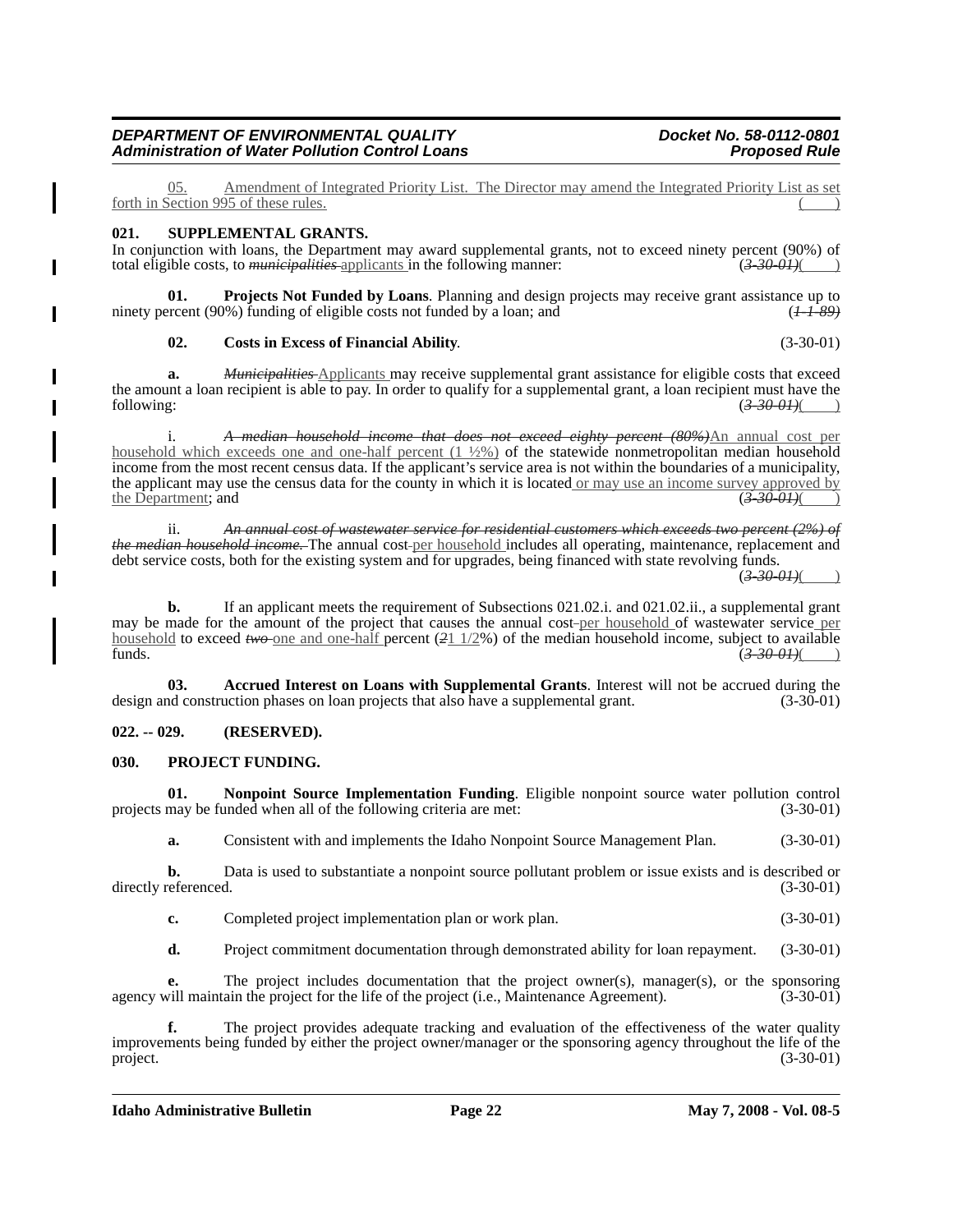**g.** The project demonstrates nexus/benefit to municipality through a letter of support from one (1) or more affected municipalities. (3-30-01)

**02. Wastewater Treatment Facility Funding**. Projects may be funded in steps: (3-30-01)

**a.** Step 1. Facility plan <u>or engineering report</u> prepared in accordance with the Handbook.

 $(5-3-03)$ 

**b.** Step 2. Design which includes the preparation of the detailed engineering plans and specifications y for the bidding and construction of the project. (1-1-89) necessary for the bidding and construction of the project.

**c.** Step 3. Construction, which includes bidding and actual construction of the project. (1-1-89)

**d.** Step 4. A combination of Step 2 and Step 3. (1-1-89)

**e.** Combination Step Funding. Projects may be funded in any combination of the steps with the approval of the Department. Separate loans may be awarded for Step 1 or Step 2 projects. If a Step 1 or Step 2 project proceeds to construction, either the Step 1 or Step 2 loan, or both, may be consolidated with the Step 3 loan. If a project does not proceed to construction, outstanding Step 1 and Step 2 loans will be amortized and a repayment schedule prepared by the Department. (1-1-89)

**f.** Cost Effective Requirement. Step 2, Step 3 or Step 4 loans will not be awarded until a final cost effective alternative has been selected by the Step 1 facility plan as approved by the Department. The cost effective alternative may be selected based on the comment received from at least one (1) public hearing attended by affected users within the jurisdiction of the eligible applicant and conducted in accordance with state law. (5-3-03)

**g.** Funding For Reserve Capacity. Funding for reserve capacity of a treatment plant will not exceed a twenty  $(20)$  year population growth and funding for reserve capacity of an interceptor will not exceed a forty  $(40)$ year population growth as determined by the Department. (1-1-89)

# *(BREAK IN CONTINUITY OF SECTIONS)*

# **032. LOAN FEE.**

**01. Loan Fee**. The Department may elect to impose a loan fee when necessary to offset the costs of administering the loan program to provide planning assistance, or to otherwise facilitate the operation of the Clean Water Act State Revolving Fund (CWSRF) effort. The Department may impose a loan fee on loans scheduled to close after January 4, 2006. The loan fee shall not exceed one percent (1%) of the unpaid balance of the loan at the time each loan payment is due.  $\left(3-21-07\right)\left(4-0.0000\right)$ time each loan payment is due.

**02. Determination of Loan Fee**. The Department shall determine the amount of the loan fee on a yearly basis and shall charge the same loan fee on all loans closed during any one fiscal year. The amount of the loan fee shall be included in the Intended Use Plan, as described by Section 606(c) of the Clean Water Act. In determining the amount of the loan fee, the Department shall consider: (3-21-07)

**a.** The Department's anticipated costs of administering the loan program for the upcoming fiscal year, including salaries and overhead; (3-21-07)

**b.** Any Department costs related to providing technical assistance for the loan program for the upcoming fiscal year; *and* (3-21-07)( )

**c.** The amount of money generated from loan fees in previous fiscal years available for use in the upcoming fiscal year*.*; and (*3-21-07)*( )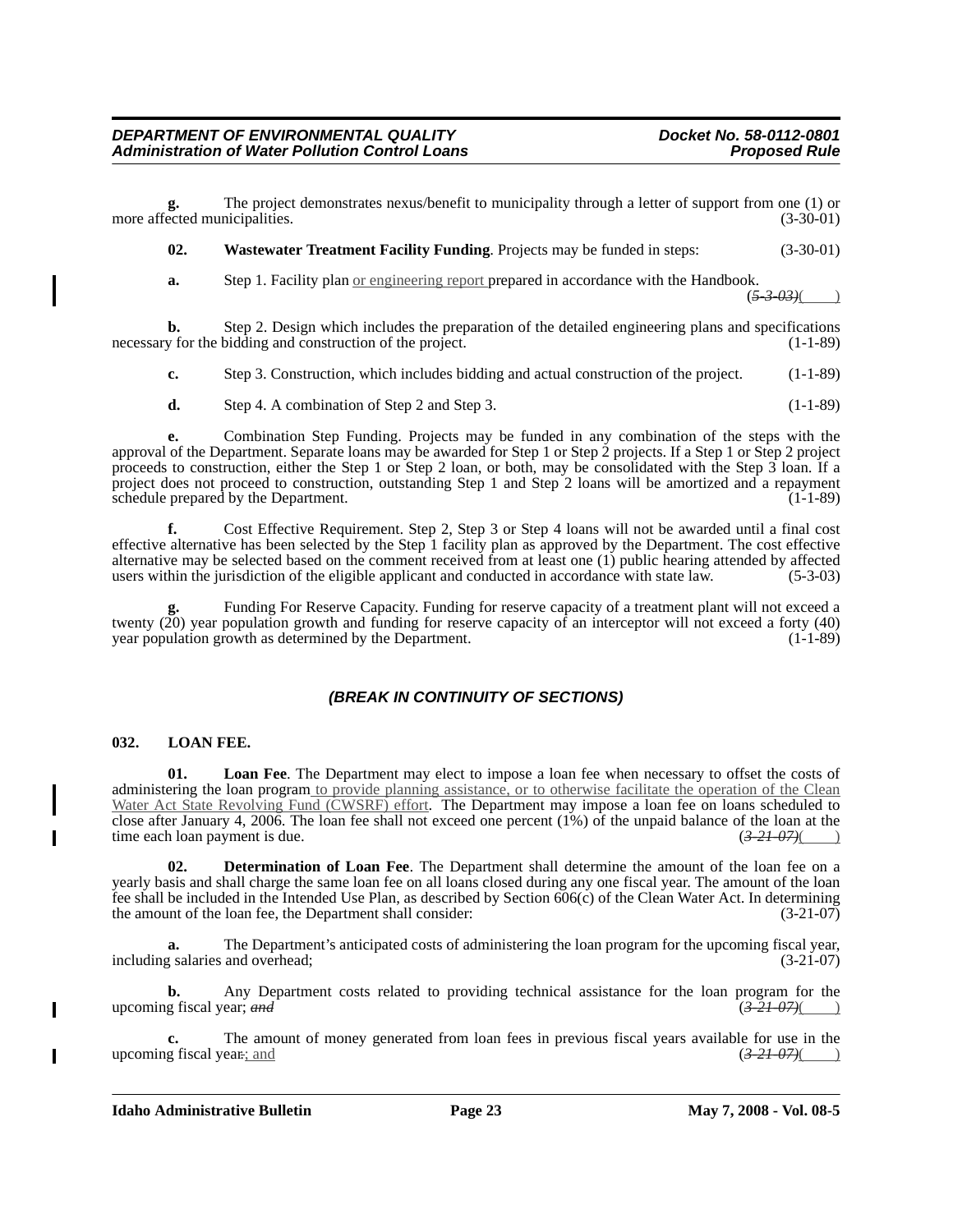d. The anticipated demand for planning assistance to supplement regular appropriations and other related needs to support the CWSRF loan program.

**03. Effect on Loan Interest Rate**. The loan interest rate, as described in Subsection 050.05, will be reduced by the corresponding percentage of the loan fee. (3-21-07)

**04.** Payment of Loan Fee. The loan fee shall be due and payable concurrently with scheduled loan principal and interest repayments over the repayment period. (3-21-07)

# **033. -- 039. (RESERVED).**

#### **040. LOAN APPLICATION AND REVIEW.**

**01. Submission of Application**. Those eligible systems which received high priority ranking shall be invited to submit an application. The applicant shall submit to the Department, a completed application on a form as prescribed by the Department. (5-3-03) prescribed by the Department.

**02.** Application Requirements. Applications shall contain the following documentation, as applicable: (5-3-03) applicable: (5-3-03) (5-3-03)

**a.** A lawful resolution passed by the governing body authorizing an elected official or officer of the qualifying *entity* applicant to execute a loan contract and sign subsequent loan disbursement requests;

 $(\frac{5-3-03}{8})$ 

**b.** Contracts for engineering or other technical services and the description of costs and tasks set forth therein shall be in sufficient detail for the Department to determine whether the costs associated with the tasks are eligible costs pursuant to Section 041. eligible costs pursuant to Section 041*.*; (*5-3-03)*( )

**c.** Justification for the engineering firm selected. An engineering firm selected by the applicant must mum: (5-3-03) at a minimum:

i. Be procured for design and/or services during construction or previously procured for planning services through the selection guidelines and procedures prescribed under Section 67-2320, Idaho Code; and(5-3-03)

ii. Be a registered professional engineer currently licensed by the Idaho Board of Professional Engineers and Land Surveyors; and (5-3-03) (5-3-03)

iii. Not be debarred or otherwise prevented from providing services under another federal or state assistance program; and (5-3-03) financial assistance program; and

iv. Be covered by professional liability insurance in accordance with Subsection 050.05.d. of these rules. A certification of liability insurance shall be included in the application; and (*5-3-03)*( )

**d.** A description of other costs, not included in the contracts for engineering or other technical services, for which the applicant seeks funding. The description of the costs and tasks for such costs must be in sufficient detail for the Department to determine whether the costs are eligible costs pursuant to Section 041; and

 $(5-3-03)$ 

**e.** A demonstration that the obligation to pay the costs for which funding is requested is the result or will be the result of the applicant's compliance with applicable competitive bidding requirements for construction and requirements for professional service contracts, including without limitation, the requirements set forth in Sections  $(5-3.03)(5-2.80)$   $(5-3.03)(5-3.03)$ 67-2801 et seq., 67-2320, *50-341* 59-1026, and 42-3212, Idaho Code. (*5-3-03)*( )

**f.** Step 1 -- *Facility Planning. Plan of study* Scope of work describing the work tasks to be performed in the facility plan if required in accordance with Subsection 030.02, a schedule for completion of the work tasks and an estimate of man hours and costs to complete the work tasks.  $(5-3-0.3)$ 

**Idaho Administrative Bulletin Page 24 May 7, 2008 - Vol. 08-5**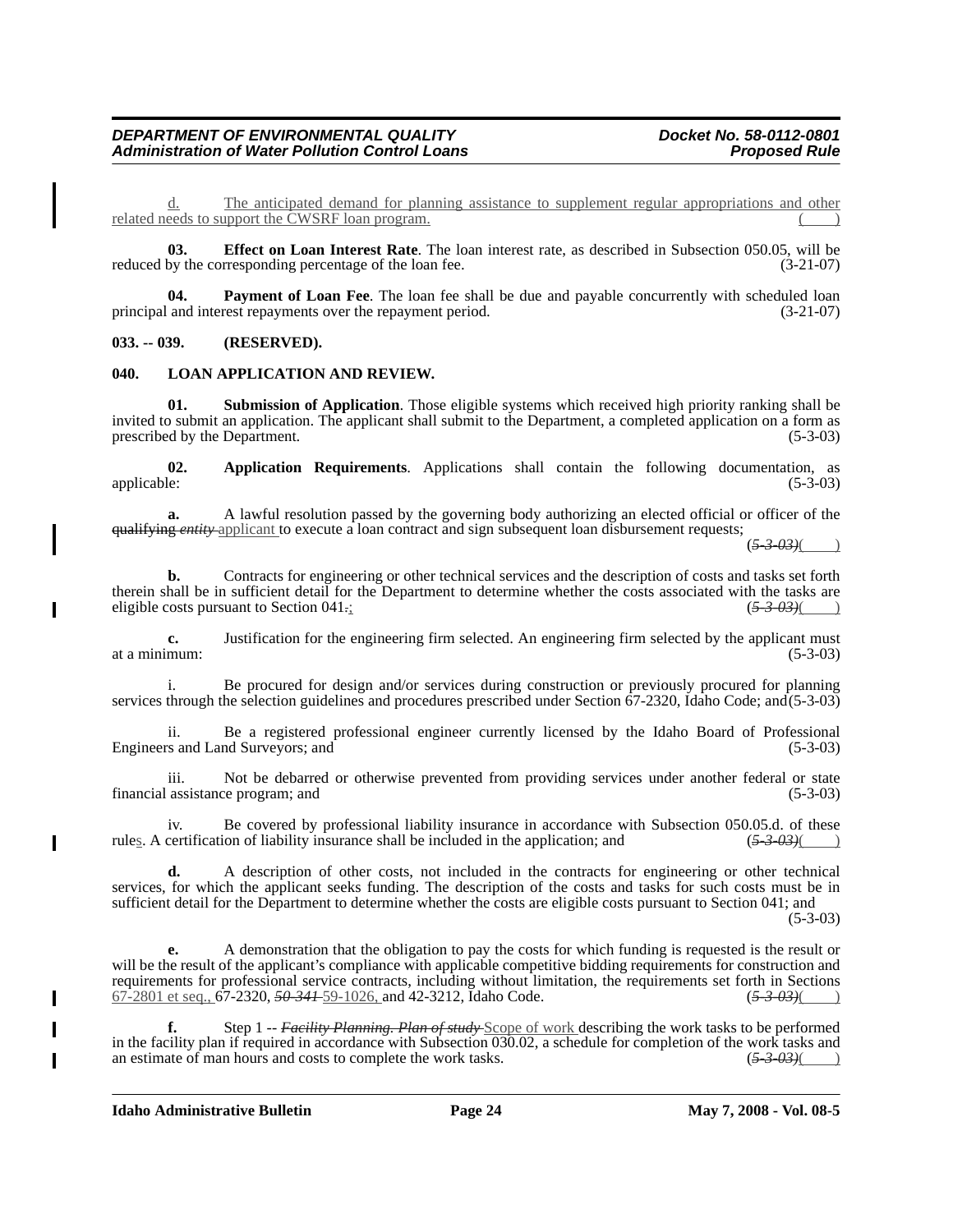$\mathbf I$ 

| g.                                                                                                                                                                                                                                                                  | Step 2 -- Design, or Step 4 -- Design and Construction:                                                                                                                                                                                          | $(1-1-89)$             |
|---------------------------------------------------------------------------------------------------------------------------------------------------------------------------------------------------------------------------------------------------------------------|--------------------------------------------------------------------------------------------------------------------------------------------------------------------------------------------------------------------------------------------------|------------------------|
|                                                                                                                                                                                                                                                                     | Facility plan or engineering report, including a final environmental document and decision in<br>accordance with Section 042; and                                                                                                                | $(5-3-03)$             |
| ii.                                                                                                                                                                                                                                                                 | Financial and management capability analysis as provided in Subsection 010.01; and                                                                                                                                                               | $(12-31-91)$           |
| iii.<br>applicable; and                                                                                                                                                                                                                                             | Intermunicipal service agreements between all qualifying entities within the scope of the project, if                                                                                                                                            | ( <del>I-I-89)</del> ( |
| h.                                                                                                                                                                                                                                                                  | Step 3 -- Construction:                                                                                                                                                                                                                          | $(1-1-89)$             |
| i.                                                                                                                                                                                                                                                                  | Documented evidence of all necessary easements and land acquisition; and                                                                                                                                                                         | $(5-3-03)$             |
| ii.                                                                                                                                                                                                                                                                 | Biddable plans and specifications of the approved wastewater treatment facility alternative; and                                                                                                                                                 | $(1-1-89)$             |
| iii.                                                                                                                                                                                                                                                                | A plan of operation and project schedule; and                                                                                                                                                                                                    | $(1-1-89)$             |
| iv.                                                                                                                                                                                                                                                                 | A user charge system, sewer use ordinance and financial management system; and                                                                                                                                                                   | $(1-1-89)$             |
| V.                                                                                                                                                                                                                                                                  | A staffing plan and budget.                                                                                                                                                                                                                      | $(1-1-89)$             |
|                                                                                                                                                                                                                                                                     | Step 4 -- Design and Construction. Loan applicants must submit all documentation specified in<br>Subsection 040.02.h. prior to advertising for bids on construction contracts.                                                                   | $(5-3-03)$             |
| j.                                                                                                                                                                                                                                                                  | Nonpoint Source Implementation Funding.                                                                                                                                                                                                          | $(5-3-03)$             |
| Source Management Plan.                                                                                                                                                                                                                                             | Information demonstrating that the project is consistent with and implements the Idaho Nonpoint                                                                                                                                                  | $(5-3-03)$             |
| ii.                                                                                                                                                                                                                                                                 | Data that substantiates a nonpoint source pollution problem or issue exists.                                                                                                                                                                     | $(5-3-03)$             |
| iii.                                                                                                                                                                                                                                                                | A project implementation plan or workplan.                                                                                                                                                                                                       | $(5-3-03)$             |
| iv.                                                                                                                                                                                                                                                                 | Project commitment documentation that demonstrates the ability for loan repayment.                                                                                                                                                               | $(5-3-03)$             |
| the life of the project.                                                                                                                                                                                                                                            | Documentation that the project owner, manager or sponsoring agency will maintain the project for                                                                                                                                                 | $(5-3-03)$             |
| A demonstration that there will be adequate tracking and evaluation of the effectiveness of the<br>vi.<br>water quality improvements being funded by either the project owner/manager or the sponsoring agency throughout<br>the life of the project.<br>$(5-3-03)$ |                                                                                                                                                                                                                                                  |                        |
| V11.<br>affected municipalities.                                                                                                                                                                                                                                    | A description of the nexus/benefit to a municipality and a letter of support from one (1) or more                                                                                                                                                | $(5-3-03)$             |
| <b>Determination of Completeness of Application.</b> The Department shall review the application to<br>03.<br>determine whether it includes all of the information required by Subsection 040.02.<br>$(5-3-03)$                                                     |                                                                                                                                                                                                                                                  |                        |
| 04.                                                                                                                                                                                                                                                                 | Notification of Incompleteness of Application. Written notification if an application is<br>incomplete, including an explanation of missing documentation will be sent to the applicant. The applicant may<br>provide the missing documentation. | $(5-3-03)$             |

**05. Reapplication for Loan**. The action of disapproving, recalling or terminating a loan in no way precludes or limits the former applicant from reapplying for another loan when the project deficiencies are resolved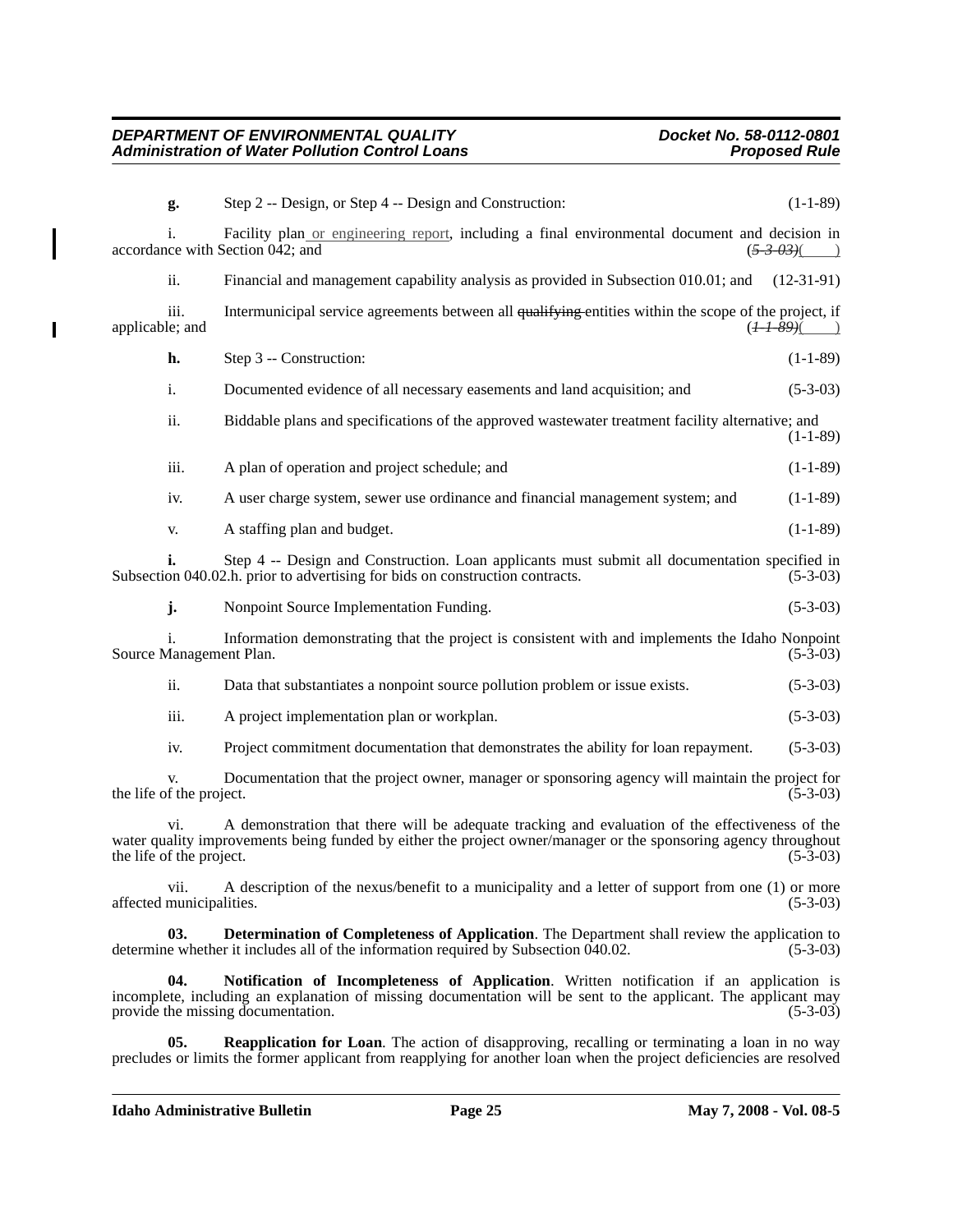and project readiness is secured. (1-1-89)

# **041. DETERMINATION OF ELIGIBILITY OF COSTS.**

The Department shall review the application, including any contracts required to be submitted with the application, to determine whether the costs are eligible costs for funding. (5-3-03)

**01. Eligible Costs**. Eligible costs are those determined by the Department to be: (5-3-03)

**a.** Necessary for planning, designing and/or constructing wastewater treatment facilities or implementation of water pollution control projects; (5-3-03)

**b.** Reasonable; and (5-3-03)

**c.** Costs that are not ineligible as described in Subsection 041.05. (5-3-03)

**02. Necessary Costs**. The Department shall determine whether costs are necessary by comparing the tasks for which the costs will be incurred to the scope of the project as described in the plan of study for facility planning, the facility plan for design and construction of wastewater treatment facilities, the project implementation plan or work plan for nonpoint source projects, and any other relevant information in the application that describes the scope of the project to be funded.  $(5-3-03)$ 

**03. Reasonable Costs**. Costs shall be determined by the Department to be reasonable if the obligation to pay the costs is the result of or will be the result of the applicant's compliance with applicable competitive bidding requirements for construction and requirements for professional service contracts, including without limitation, the requirements set forth in Sections 67-2801 et seq., 67-2320, *50-341*59-1026, and 42-3212, Idaho Code.

 $(5-3-03)$ 

**04. Examples of Costs That May Be Eligible**. Examples of costs that may be eligible, if determined necessary, reasonable and not ineligible costs include: (5-3-03)

**a.** Costs of salaries, benefits, and expendable material the qualified *entity* applicant incurs in the project except ordinary operating expenses of local government, such as salaries and expenses of *a* mayors, city council members *or a city*, attorneys, commissioners, board members, or managers; (*5-3-03)*( )

**b.** Costs under construction contracts bid and executed in compliance with state public works construction laws; (5-3-03)

**c.** Professional and consulting services utilizing a lump\_sum contract, a negotiated hourly rate contract, a time and materials contract, or cost plus a fixed fee contract; (5-3-03)

| d. | Planning directly related to the water pollution control projects; | $(5-3-03)$ |
|----|--------------------------------------------------------------------|------------|
|    | Sewer system evaluations;                                          | $(5-3-03)$ |
|    |                                                                    |            |

**f.** Financial and management capability analysis; (5-3-03)

**g.** Preparation of construction drawings, specifications, estimates, and construction contract documents; (5-3-03)

**h.** Landscaping; (5-3-03)

**i.** Removal and relocation or replacement of utilities for which the qualifying entity applicant is bligated to pay;  $\frac{(5-3.03)()}{(5-3.03)()}$ legally obligated to pay;

**j.** Material acquired, consumed, or expended specifically for the project; (5-3-03)

**k.** A reasonable inventory of laboratory chemicals and supplies necessary to initiate plant operations;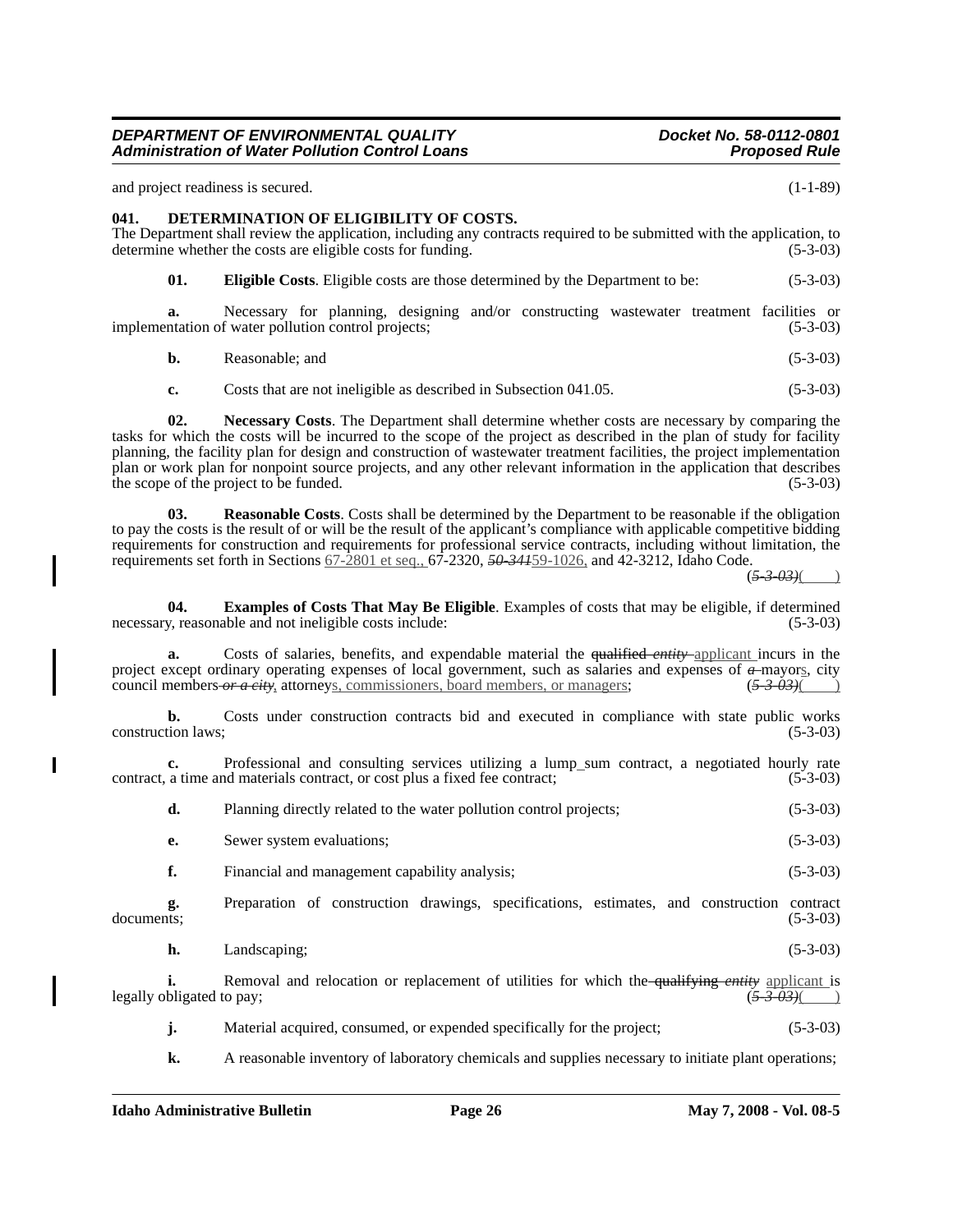|                |                                                                                                                                                                               | $(5-3-03)$ |
|----------------|-------------------------------------------------------------------------------------------------------------------------------------------------------------------------------|------------|
| l.             | Preparation of an operation and maintenance manual;                                                                                                                           | $(5-3-03)$ |
| m.             | Preparation of a plan of operation;                                                                                                                                           | $(5-3-03)$ |
| n.             | Start-up services;                                                                                                                                                            | $(5-3-03)$ |
| $\mathbf{0}$   | Project identification signs;                                                                                                                                                 | $(5-3-03)$ |
| р.             | Public participation for alternative selection;                                                                                                                               | $(5-3-03)$ |
| q.             | Development of user charge and financial management systems;                                                                                                                  | $(5-3-03)$ |
| r.             | Development of sewer use ordinance;                                                                                                                                           | $(5-3-03)$ |
| s.             | Staffing plans and budget development;                                                                                                                                        | $(5-3-03)$ |
| t.             | Certain direct and other costs as determined eligible by the Department;                                                                                                      | $(5-3-03)$ |
| u.             | Costs of assessing and defending contractor claims determined unmeritorious by the Department;                                                                                | $(5-3-03)$ |
| $\mathbf{v}$ . | Costs of complying with the Federal Water Pollution Control Act (P.L. 92-500) as amended, 33<br>USC Section 1251 et seq., loan requirements applied to specific projects; and | $(5-3-03)$ |
| w.             | Site acquisition costs, including sewer right of way, sewage treatment plant site, was tewater land<br>application sites and sludge disposal areas.                           | $(5-3-03)$ |
| 05.            | <b>Ineligible Project Costs.</b> Costs which are ineligible for funding include, but are not limited to:                                                                      |            |

*DEPARTMENT OF ENVIRONMENTAL QUALITY* DEPARTMENT DEPARTMENT DE ENVIRONMENTAL QUALITY DOCKET DOCKET No. 58-0112-0801<br>Proposed Rule Pollution Control Loans

**Administration of Water Pollution Control Loans** 

|                                                                  | $(5-3-03)$ |
|------------------------------------------------------------------|------------|
| Basin or area wide planning not directly related to the project; | $(5-3-03)$ |

**b.** Bonus payments not legally required for completion of construction before a contractual (5-3-03) (5-3-03) completion date;

| c. | Personal injury compensation or damages arising out of the project;                                      | $(5-3-03)$ |
|----|----------------------------------------------------------------------------------------------------------|------------|
| d. | Fines or penalties due to violations of, or failure to comply with, federal, state, or local laws;       | $(5-3-03)$ |
| e. | Costs outside the scope of the approved project;                                                         | $(5-3-03)$ |
|    | Ordinary operating expenses of local government, such as salaries and expenses of $\alpha$ -mayors, city |            |

|    | council members, <i>or city</i> -attorneys, commissioners, board members, or managers; | $(\overline{5-3-03})$            |
|----|----------------------------------------------------------------------------------------|----------------------------------|
| g. | Construction of privately owned wastewater treatment facilities;                       | $(5-3-03)$                       |
| h. | Cost of land in excess of that needed for the proposed project.                        | $(\frac{5 \cdot 3 \cdot 03}{0})$ |
|    | Cost of refinancing existing indebtedness.: and                                        | $(\overline{5-3-03})$            |

**j.** Reserve funds<u>.</u> (5-3-03)

**06. Notification Regarding Ineligible Costs**. Prior to providing a loan offer, the Department shall notify the applicant if certain costs are not eligible for funding and the reasons for the Department's determination. If

 $\overline{\phantom{a}}$ 

I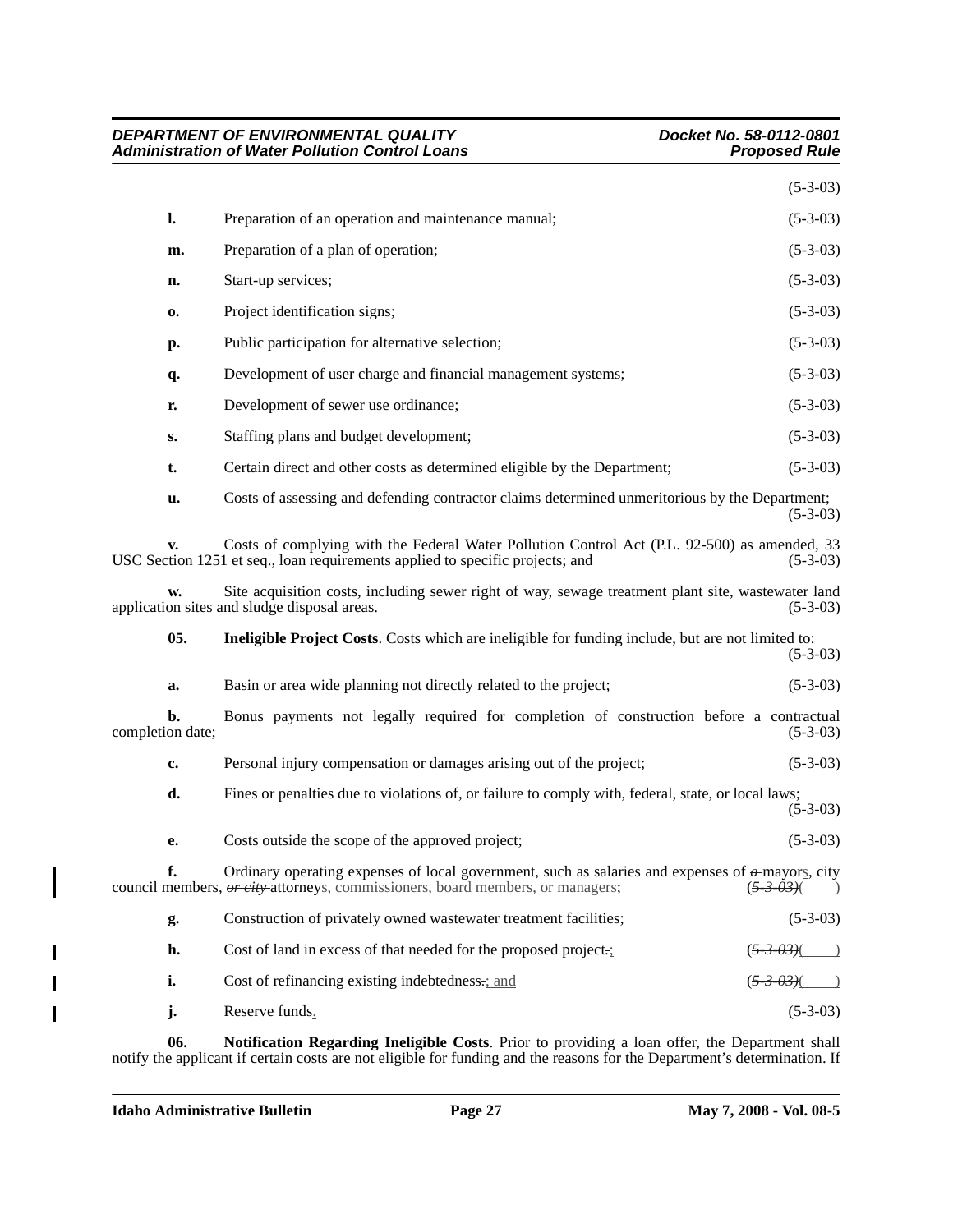such costs are included in the engineering contract, the Department shall also provide notification to the engineer. The applicant may provide the Department additional information in response to the notice. (5-3-03) applicant may provide the Department additional information in response to the notice.

**07. Eligible Costs and the Loan Offer**. The loan offer shall reflect those costs determined by the Department to be eligible costs. The loan offer, however, may include estimates of some eligible costs that have not yet been set, such as construction costs. Actual eligible costs may differ from such estimated costs set forth in the loan offer. In addition, loan disbursements may be increased or decreased if eligible costs are modified as provided in Section 060.  $(5-3-03)$ 

# **042. ENVIRONMENTAL REVIEW.**

Guidance on how to complete an environmental review may be found in Chapter 5 of the Handbook.

**01. Environmental Documentation**. *For eligible nonpoint source projects funded solely with nonfederal funds, see Subsection 042.08. The applicant shall consult with the Department during facility planning to determine the required level of environmental review. The Department will assess the possible environmental impacts associated with the project and will notify the applicant of the type of environmental documentation which will be required. Based upon the Department's determination, the applicant shall:*Projects may be a nonpoint source activity or a wastewater treatment facility or other point source facility. For eligible nonpoint source projects funded solely with non-federal funds (i.e. State Revolving Loan Fund repayments), see Subsection 042.10. For eligible point source projects, the applicant shall complete an environmental review as part of and in conjunction with an engineering report or facility plan. The applicant shall consult with the Department at an early stage in the loan process to determine the required level of environmental review. Based on review of existing information, and assessment of environmental impacts, the applicant shall complete one (1) of the following per the Department's instruction:

 $(5 - 3 - 03)$ 

**a.** Submit a request for *c*Categorical *e*Exclusion (CE) with supporting backup documentation as specified by the Department;  $(\frac{1}{2} \cdot \frac{1-89}{1-89})$ 

**b.** Prepare an *e*Environmental *i*Information *d*Document (EID) in a format specified by the ent; or  $\frac{1}{2}$ Department; or

**c.** Prepare an *e*Environmental *i*Impact *s*Statement (EIS) in a format specified by the Department.  $(+1 - 89)$ 

**02.** *Review of Request*Categorical Exclusions. If an applicant requests a *categorical exclusion* CE, the Department shall review the request and, based upon *project* the supporting documentation-submitted by the applicant, shall take one (1) of the following actions: ( $\overline{t}$ -89)( $\overline{t}$ ) *applicant*, *shall*take one (1) of the following actions:

*Issue notice of categorical exclusion;* Determine if the action is consistent with categories eligible for exclusion whereupon the Department shall issue a notice of CE from substantive environmental review. Once the CE is granted for the selected alternative, the Department will publish a notice of CE in a local newspaper in the geographical area of the proposed project to inform the public of this action, following which the engineering report or facility plan can be approved and the loan award can proceed; or  $(1-1-89)$ 

**b.** *Notify the applicant of need for preparation of an environmental information document; or* Determine if the action is not consistent with categories eligible for exclusion and that issuance of a CE is not appropriate. If a CE is not issued, the Department shall notify the applicant to prepare an EID.  $(11-89)$ 

*c. Notify the applicant of need for preparation of an environmental impact statement. (1-1-89)*

**03. Environmental Information Document Requirements**. *If*When an *environmental information document*EID is required, the *Department shall* applicant shall prepare the EID in accordance with the following Department procedures:

**a.** *Conduct an environmental assessment based upon the applicant's environmental information document and issue:*Various laws and executive orders related to environmentally sensitive resources shall be considered as the EID is prepared. Appropriate state and federal agencies shall be consulted regarding these laws and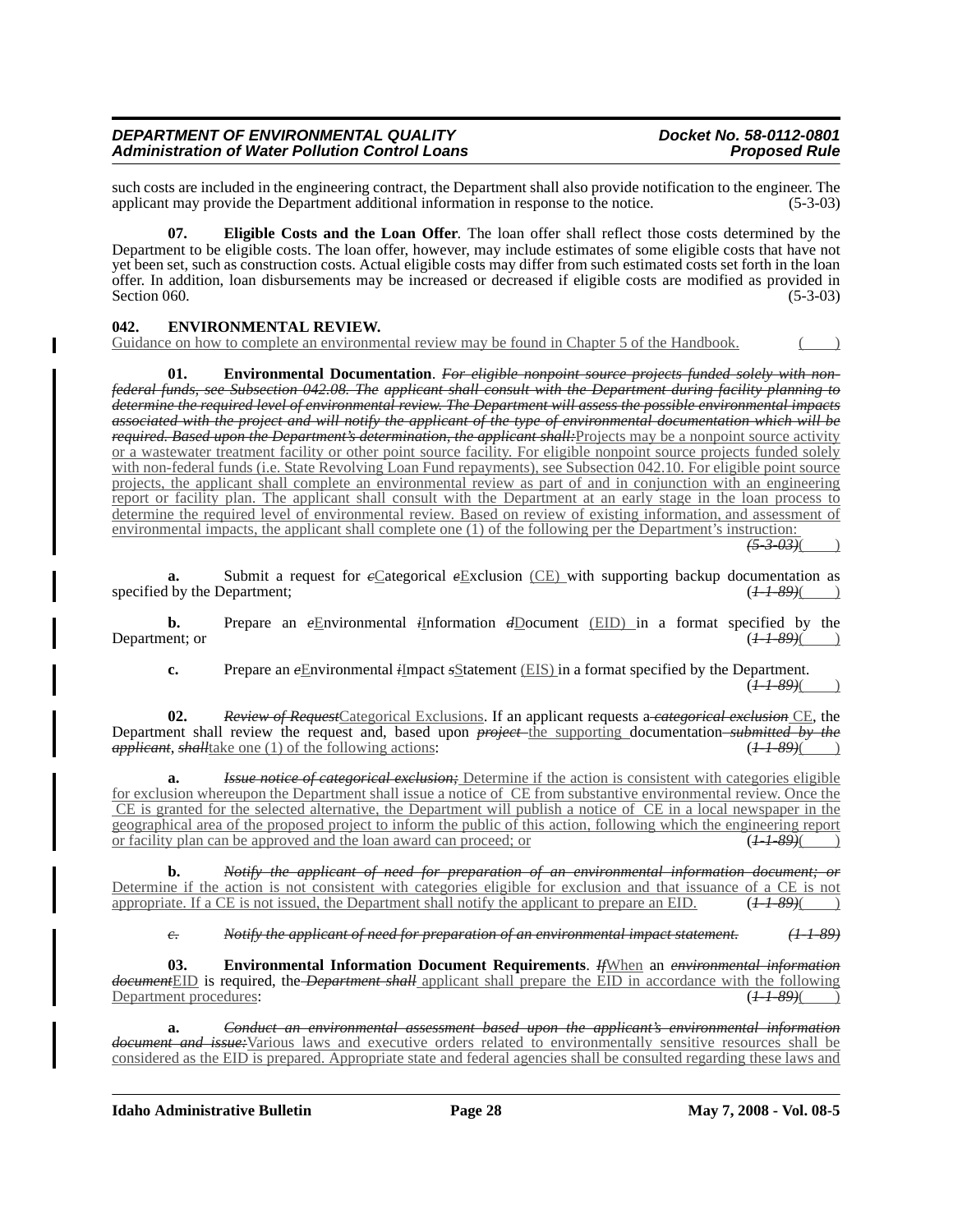| executive orders. |                                                                        | ( <del>1-1-89)</del> (______) |
|-------------------|------------------------------------------------------------------------|-------------------------------|
|                   | A draft finding of no significant impact; or                           | <del>(1-1-89)</del>           |
| H                 | A notice of need for preparation of an environmental impact statement. |                               |

**b.** *Allow a thirty (30) day public comment period, following public notice, for all projects receiving a draft finding of no significant impact. If negative impacts are found during the public process, the Department will reassess the project to determine whether an environmental impact statement will be required.* A full range of relevant impacts, both direct and indirect, of the proposed project shall be discussed in the EID, including measures to mitigate adverse impacts, cumulative impacts, and impacts that shall cause irreversible or irretrievable commitment of resources.  $(H-39)($ of resources. (*1-1-89)*( )

**c.** *Issue a final finding of no significant impact if no new information is received requiring a reassessment.* The Department shall review the draft EID and either request additional information about one (1) or more potential impacts, or shall draft a "finding of no significant impact" (FONSI).  $(H-39)($ more potential impacts, or shall draft a "finding of no significant impact" (FONSI).

04. Final Finding of No Significant Impact. The Department shall publish the draft FONSI in a local newspaper in the geographical area of the proposed project and shall allow a minimum thirty (30) day public comment period. Following the required period of public review and comment, and after any public concerns about project impacts are addressed, the FONSI shall become final. The Department shall assess the effectiveness and feasibility of the mitigation measures identified in the FONSI and EID prior to the issuance of the final FONSI and approval of the preliminary engineering report or facility plan.

**0***4*5**. Environmental Impact Statement** (EIS) **Requirements**. If an *environmental impact statement* EIS is required, the applicant shall:

**a.** *Contact* Consult with all affected <u>federal and</u> state agencies, and other interested parties, to determine the required scope of the document; *and* (*1-1-89)*( )

**b.** Prepare and submit a draft *environmental impact statement* EIS to all *affected* interested agencies, and other interested parties, for review and comment; *and*  $(1+89)$  ( $(1+89)$ )

**c.** Conduct a public hearing which may be in conjunction with an engineering report or facility plan and hearing; and

**d.** Prepare and submit a final *environmental impact statement* EIS incorporating all agency and public Departmental review and approval. ( $\overline{1}$  –  $\overline{39}$ ) ( $\overline{1}$  –  $\overline{39}$ ) input for Departmental review and approval.

*05. Approval of Requirements. Upon completion by the applicant and approval by the Department of all requirements listed in Subsection 042.04.d., the Department will issue a record of decision documenting the mitigative measures which will be required of the applicant. The loan agreement will be conditioned upon such mitigative measures. (5-3-03)*

*06. Federal Environmental Review Use. If a federal environmental review for the project has been conducted, the Department may, in its discretion, adopt the document of the federal agency and issue its own determination. (1-1-89)*

06. Final Environmental Impact Statement (EIS). Upon completion of the EIS by the applicant and approval by the Department of all requirements listed in Subsection 042.05, the Department shall issue a record of decision, documenting the mitigation measures which shall be required of the applicant. The loan agreement can be completed once the final EIS has been approved by the Department.

Partitioning the Environmental Review. Under certain circumstances, the building of a component/ partition of a drinking water system may be justified in advance of all environment review requirements for the remainder of the system. The Department shall approve partitioning the environment review in accordance with established procedures. ()

**Idaho Administrative Bulletin Page 29 May 7, 2008 - Vol. 08-5**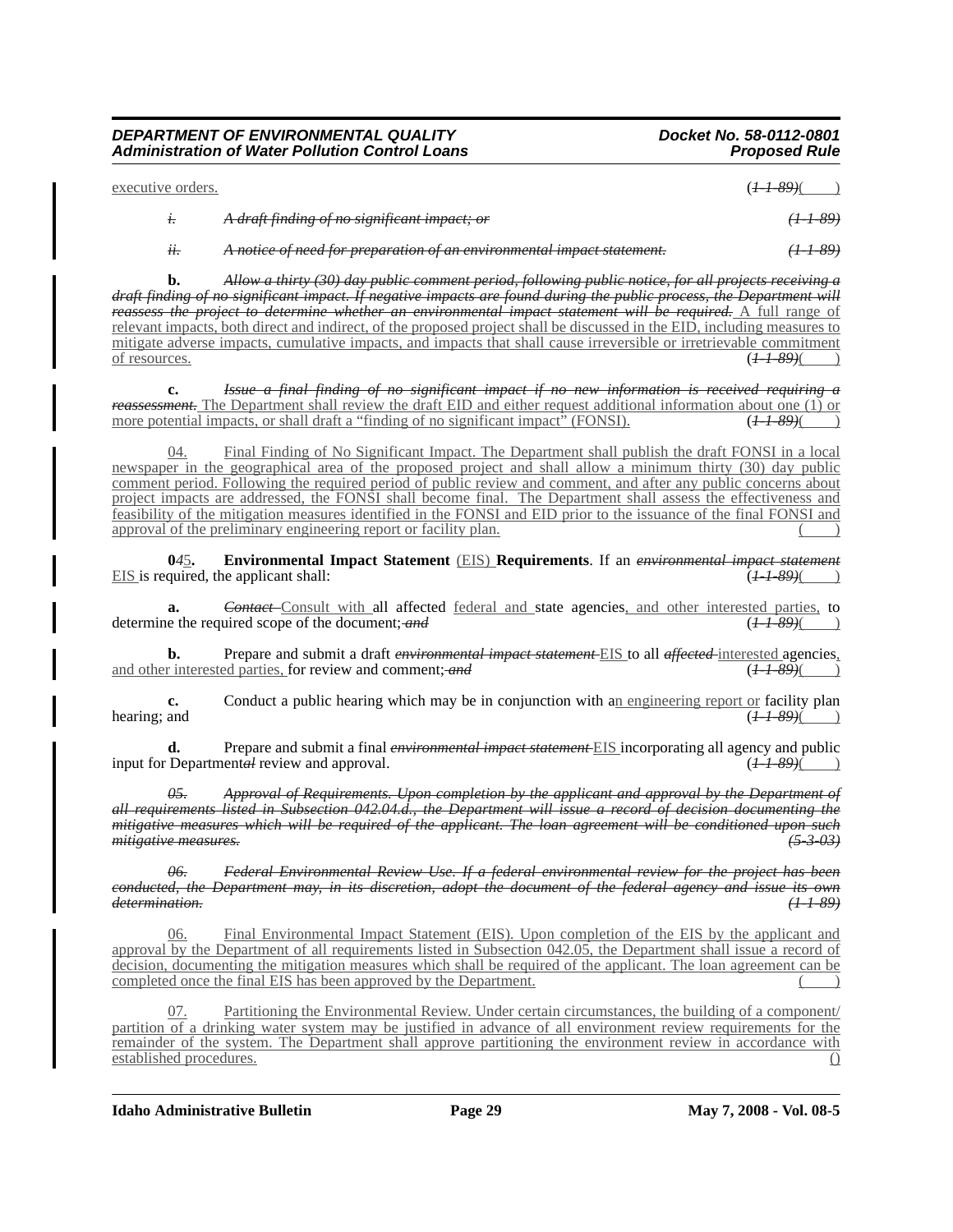08. Use of Environmental Reviews Conducted by Other Agencies. If environmental review for the project has been conducted by another state, federal, or local agency, the Department may, at its discretion, issue its own determination by adopting the document and public participation process of the other agency.

**0***7*9**. Validity of Review**. Environmental reviews are valid for five (5) years. If a loan application is received for a project with an environmental review which is more than five (5) years old, the Department *will*shall reevaluate the project, environmental conditions and public views and *will*shall: (*1-1-89)*( )

**a.** Reaffirm the earlier decision; or (1-1-89)

**b.** Require supplemental information to the earlier *environmental impact statement*EIS, *environmental information document*EID, or request for *categorical exclusion*CE. Based upon a review of the updated document, the Department *will*shall issue and distribute a revised notice of *categorical exclusion*CE, *finding of no significant impact*FONSI, or record of decision. (*1-1-89)*( )

*08*10**. Exemption From Review**. Loan projects funded solely with CWSRF repayment monies or with state *moneys*monies *are* may be exempt from *the environmental review process described in this rule. Notice of such exemption will be provided to the loan applicant/ recipient by the Department* certain federal crosscutting authorities at the discretion of the Department. at the discretion of the Department. (*5-3-03)*( )

# **043. -- 049. (RESERVED).**

# **050. LOAN OFFER AND ACCEPTANCE.**

**01. Loan Offer**. Loan offers will be delivered to successful applicants by representatives of the Department or by registered mail. (1-1-89)

**02. Acceptance of Loan Offer**. Applicants have sixty (60) days in which to officially accept the loan offer on prescribed forms furnished by the Department. The sixty (60) day acceptance period commences from the date indicated on the loan offer notice. If the applicant does not accept the loan offer within the sixty (60) day period the loan funds may be offered to the next project of priority.  $(1-1-89)$ 

**03. Acceptance Executed as a Contract Agreement**. Upon signature by the Director and upon signature by the authorized representative of the eligible applicant, the loan offer shall become a contract. Upon accepting a loan offer a eligible applicant becomes a loan recipient. The disbursement of funds pursuant to a loan contract is subject to a finding by the Director that the loan recipient has complied with all loan contract conditions and has prudently managed the project. The Director may, as a condition of disbursement, require that a loan recipient vigorously pursue any claims it has against third parties who will be paid in whole or in part, directly or indirectly, with loan funds. No third party shall acquire any rights against the state or its employees from a loan contract.

(5-3-03)

**04. Estimate of Reasonable Cost**. All loan contracts will include the eligible costs of the project. Some eligible costs may be estimated and disbursements may be increased or decreased as provided in Section 060. (5-3-03)

**05. Terms of Loan Offers**. The loan offer shall contain such terms as are prescribed by the Department including, but not limited to: (1-1-89)

**a.** Terms consistent with these rules, the project step to be funded under the loan offer, and Title 39, Chapter 36, Idaho Code; *and* (*5-3-03)*( )

**b.** Special clauses as determined necessary by the Department for the successful investigation, design, tion and management of the project:  $\frac{dH - 89}{dH}$  ( $\frac{H - 89}{dH}$ ) construction and management of the project; and

**c.** Terms consistent with applicable state and federal laws pertaining to engineering reports, design and construction, including the Public Works Contractors License Act and the Public Contracts Bond Act, Chapter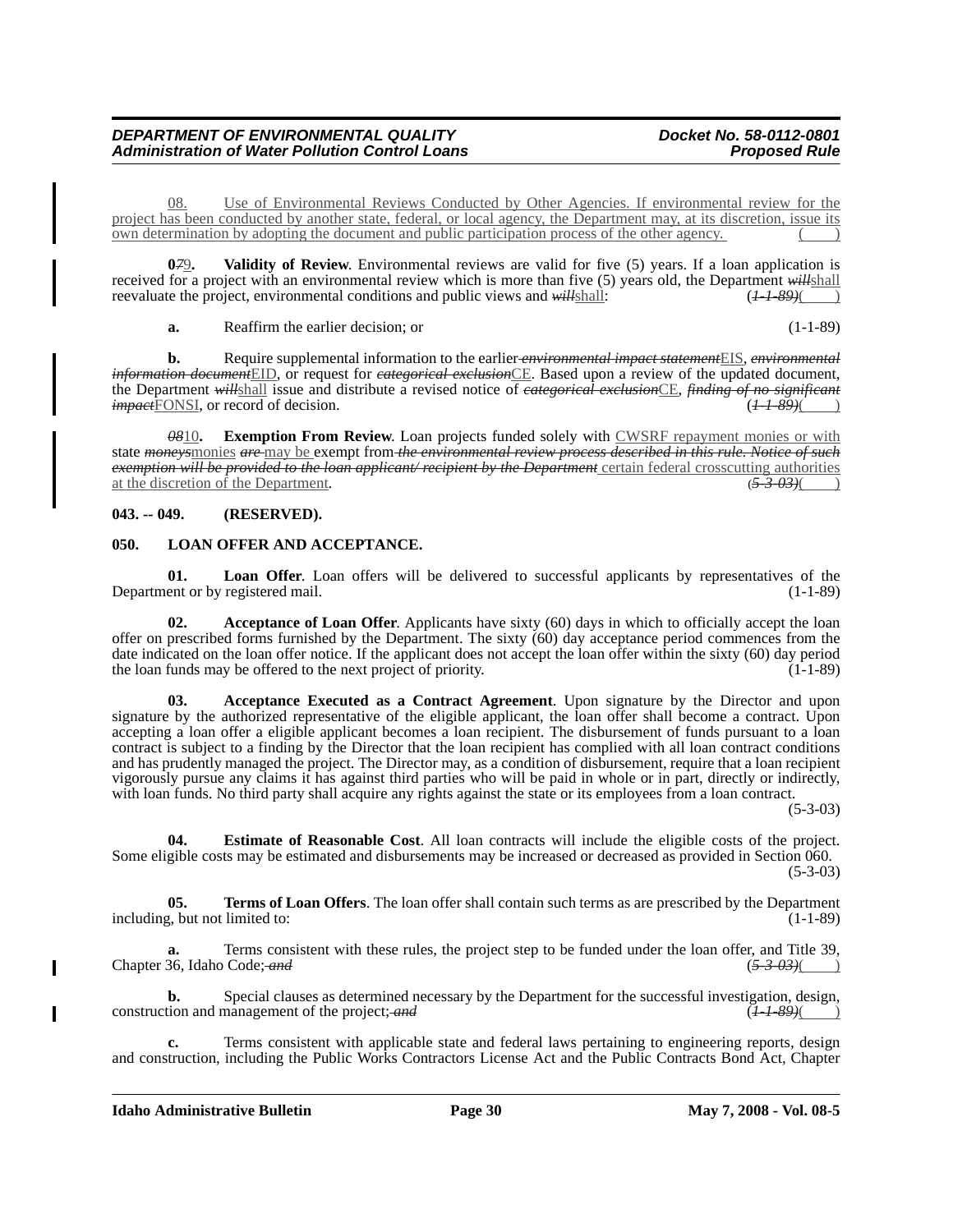T

19, Title 54, Idaho Code, and the federal Clean Water Act requirements for projects funded with loan moneys of federal origin:  $\frac{dH}{d}$ federal origin; and

**d.** Requirement for the prime engineering firm(s) and their principals retained for engineering services to carry professional liability insurance to protect the public from the engineer's negligent acts and errors of omission of a professional nature. The total aggregate of the engineer's professional liability insurance shall be one hundred thousand dollars (\$100,000) or twice the amount of the engineer's fee, whichever is greater. Professional liability insurance must cover all such services rendered for all project phases, whether or not such services or phases are state funded, until the certification of project performance is accepted by the Department; *and* (*5-3-03)*( )

**e.** The project shall be bid, contracted and constructed according to the current edition of Idaho Standards for Public Works Construction unless the <del>qualifying *entity*</del> applicant has approved and adopted acceptable public works construction standards approved by the Department: *and* (5–3–03)( public works construction standards approved by the Department; and

**f.** The loan interest rate for loans made during the state fiscal year beginning July 1 will be established by the Director. The interest rate will be a fixed rate in effect for the life of the loan. The rate may equal but shall not exceed the current market rate; and  $\left(3-30-0.04\right)$ but shall not exceed the current market rate; and

**g.** The loan fee pursuant to Section 032; *and* (*3-21-07)*( )

**h.** All loans must be fully amortized within a period not to exceed twenty (20) years after project completion, unless the project qualifies for extended financing (Section 603(d)(2) of the Clean Water Act (33 U.S.C.  $1383(d)(2)$ ). The loan contract will contain a schedule of loan repayments stating the due dates and the amount due. The borrower may elect for either a schedule of semi-annual or annual repayments at the time the loan is finalized; and (3-30-01)( )

**i.** Repayment default will occur when a scheduled loan repayment is thirty (30) days past due. If default occurs, the Department may invoke appropriate loan contract provisions and/or bond covenants. (5-3-03)

# **051. ACCOUNTING AND AUDITING PROCEDURES.**

*Municipalities* Applicants receiving loans must maintain project accounts in accordance with *government* generally accepted accounting principles *issued by the Government Accounting Standards Board (GASB)*. Eligible nonpoint source water pollution control implementation funding project sponsors will may be audited on an annual basis according to government auditing standards issued by the U.S. General Accounting Office *(GAO)*. (*3-30-01)*( )

# *(BREAK IN CONTINUITY OF SECTIONS)*

**995.** *WaiverS*waiver OF REQUIREMENTS AND AMENDMENT OF INTEGRATED PRIORITY LIST**.**  The Director may amend the Integrated Priority List and grant a *W*waiver from the requirements of these *regulations may be granted by the Department* rules on a case-by-case basis upon full demonstration by the loan applicant*/ recipient* requesting the waiver that the following conditions exist. See also Subsection 020.05 of these rules.  $(1 - 1 - 89)$ 

**01. Health Hazard**. A significant public health hazard exists;  $\sigma r$  (*1-1-89*)(

**02.** *Groundwater*Water **Contamination**. A significant *ground*water contamination problem exists; *or*  $(1-1-89)$ 

**03. Pollution**. A significant point source of pollution exists causing a violation of Idaho Department of Environmental Quality Rules, IDAPA 58.01.02, "Water Quality Standards"; or (*1-1-89*)( )

**04. Affordability Criteria Exceeded**. The project will exceed affordability criteria adopted by the Department in the event the waiver is not granted; or  $\left(\frac{I - 89}{\text{m}}\right)$